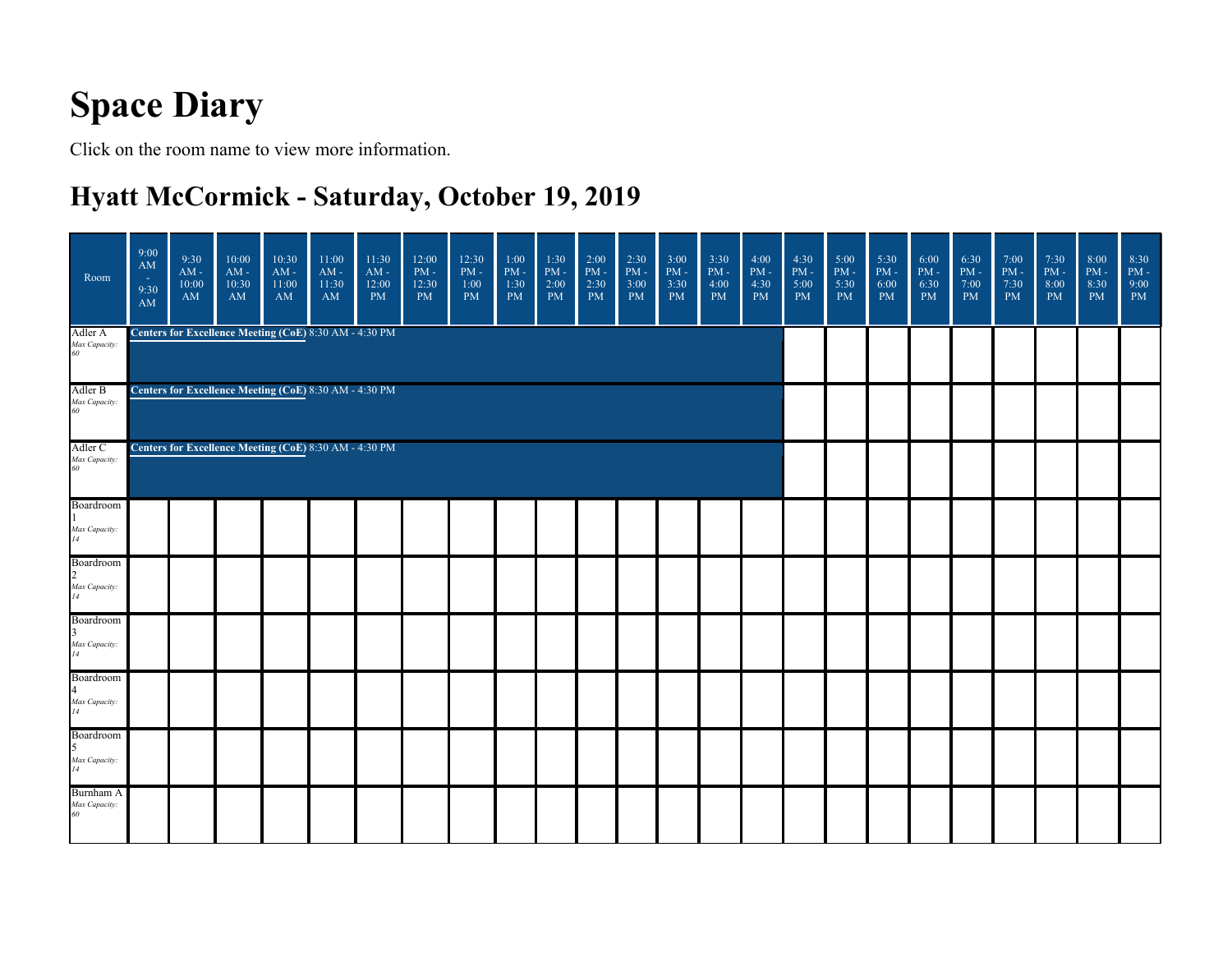| <b>Burnham B</b><br>Max Capacity:<br>60                                                                                                    | Charles River Internal Filming 8:30 AM - 7:30 PM<br>Elsevier Private Meeting 1:00 PM - 7:00 PM<br>Elsevier Private Meeting 1:00 PM - 7:00 PM<br>Elsevier Private Meeting 1:00 PM - 7:00 PM |                                                                                                                |  |  |  |  |  |  |  |  |  |  |  |  |  |  |               |                                       |               |                                       |  |
|--------------------------------------------------------------------------------------------------------------------------------------------|--------------------------------------------------------------------------------------------------------------------------------------------------------------------------------------------|----------------------------------------------------------------------------------------------------------------|--|--|--|--|--|--|--|--|--|--|--|--|--|--|---------------|---------------------------------------|---------------|---------------------------------------|--|
| Burnham C<br>Max Capacity:<br>60                                                                                                           |                                                                                                                                                                                            |                                                                                                                |  |  |  |  |  |  |  |  |  |  |  |  |  |  |               |                                       |               |                                       |  |
| Clark A<br>Max Capacity:<br>60                                                                                                             |                                                                                                                                                                                            |                                                                                                                |  |  |  |  |  |  |  |  |  |  |  |  |  |  |               |                                       |               |                                       |  |
| Clark B<br>Max Capacity:<br>60                                                                                                             |                                                                                                                                                                                            |                                                                                                                |  |  |  |  |  |  |  |  |  |  |  |  |  |  |               |                                       |               |                                       |  |
| Clark <sub>C</sub><br>Max Capacity:<br>60                                                                                                  |                                                                                                                                                                                            |                                                                                                                |  |  |  |  |  |  |  |  |  |  |  |  |  |  |               |                                       |               |                                       |  |
| DuSable A<br>Max Capacity:<br>60                                                                                                           |                                                                                                                                                                                            | Elsevier Setup for Thank You Dinner 8:00 AM - 7:00 PM<br>Elsevier Setup for Thank You Dinner 8:00 AM - 7:00 PM |  |  |  |  |  |  |  |  |  |  |  |  |  |  | PM - 11:45 PM | <b>Elsevier Thank You Dinner 7:00</b> |               |                                       |  |
| DuSable B<br>Max Capacity:<br>60                                                                                                           |                                                                                                                                                                                            | Elsevier Setup for Thank You Dinner 8:00 AM - 7:00 PM                                                          |  |  |  |  |  |  |  |  |  |  |  |  |  |  | PM - 11:45 PM | <b>Elsevier Thank You Dinner 7:00</b> |               |                                       |  |
| DuSable C<br>Max Capacity:<br>60                                                                                                           |                                                                                                                                                                                            |                                                                                                                |  |  |  |  |  |  |  |  |  |  |  |  |  |  |               |                                       | PM - 11:45 PM | <b>Elsevier Thank You Dinner 7:00</b> |  |
| Erie<br>Max Capacity:<br>75                                                                                                                |                                                                                                                                                                                            |                                                                                                                |  |  |  |  |  |  |  |  |  |  |  |  |  |  |               |                                       |               |                                       |  |
| Field A<br>Max Capacity:<br>60                                                                                                             |                                                                                                                                                                                            |                                                                                                                |  |  |  |  |  |  |  |  |  |  |  |  |  |  |               |                                       |               |                                       |  |
| Field B<br>Max Capacity:<br>60                                                                                                             |                                                                                                                                                                                            |                                                                                                                |  |  |  |  |  |  |  |  |  |  |  |  |  |  |               |                                       |               |                                       |  |
| Field C<br>Max Capacity:<br>60                                                                                                             |                                                                                                                                                                                            |                                                                                                                |  |  |  |  |  |  |  |  |  |  |  |  |  |  |               |                                       |               |                                       |  |
| Grant Park Exploring Brain Cell Type<br>A<br>Max Capacity:<br>140                                                                          |                                                                                                                                                                                            | Diversity with The Allen<br>Brain Explorer and Allen<br>Cell Types Database 8:00<br>AM - 10:30 AM              |  |  |  |  |  |  |  |  |  |  |  |  |  |  |               |                                       |               |                                       |  |
| Grant Park Exploring Brain Cell Type<br>B Diversity with The Allen<br>$\begin{array}{l} \textit{Max Capacity:}\\ \textit{140} \end{array}$ |                                                                                                                                                                                            | <b>Brain Explorer and Allen</b><br>Cell Types Database 8:00<br>AM - 10:30 AM                                   |  |  |  |  |  |  |  |  |  |  |  |  |  |  |               |                                       |               |                                       |  |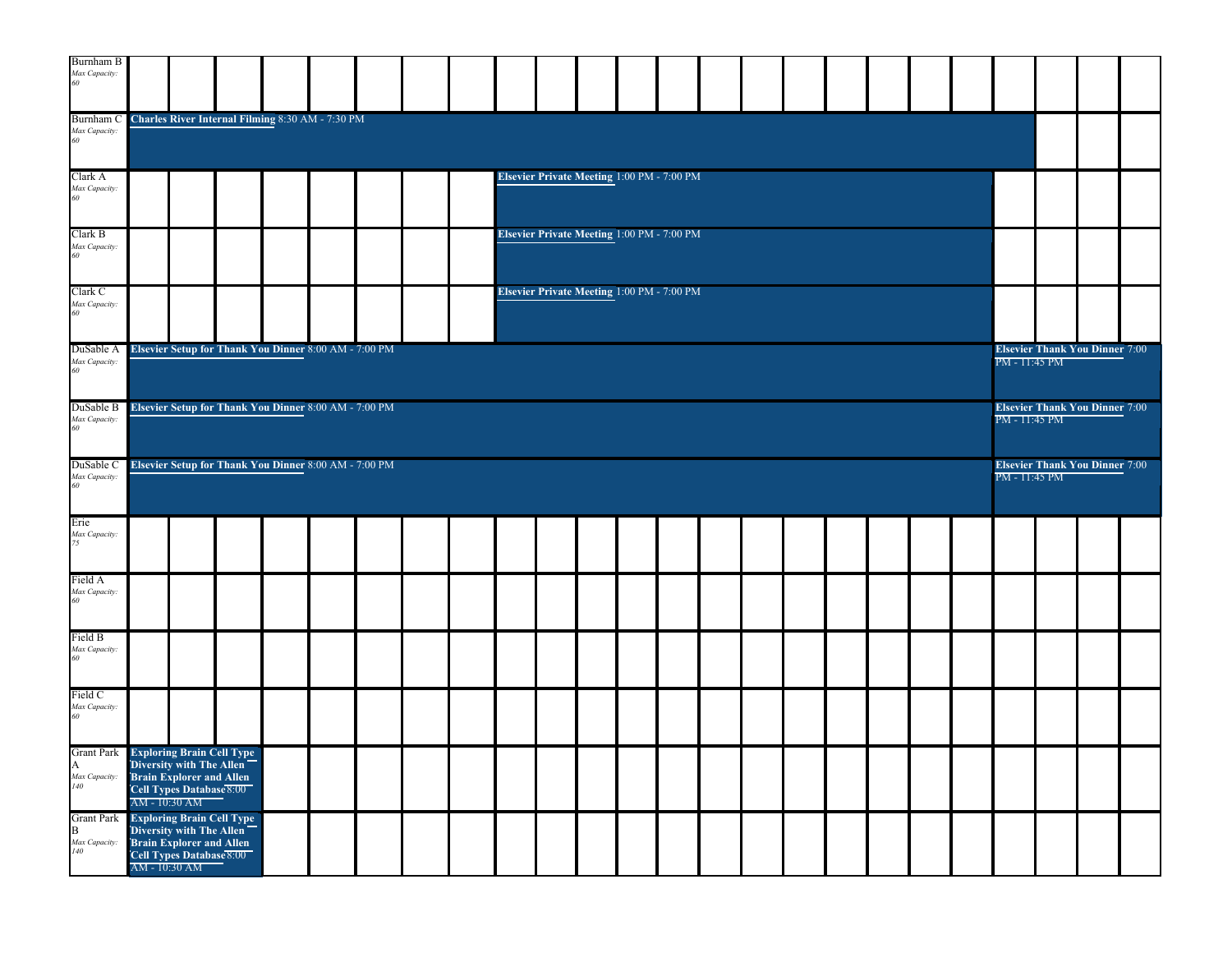| C<br>Max Capacity:<br>140                      | <b>Grant Park Exploring the Mouse</b><br>Visual System: The Allen<br>Brain Observatory 8:30<br>AM - 10:30 AM |  |  |  |  |  |  |  |  |  |  |  |
|------------------------------------------------|--------------------------------------------------------------------------------------------------------------|--|--|--|--|--|--|--|--|--|--|--|
| Max Capacity:<br>140                           | Grant Park Exploring the Mouse<br>D Visual System: The Allen<br>Brain Observatory 8:30<br>AM - 10:30 AM      |  |  |  |  |  |  |  |  |  |  |  |
| Huron<br>Max Capacity:<br>60                   | AIS Storage Thursday, October 17, 2019 10:30 AM - Thursday, October 24, 2019 4:00 PM                         |  |  |  |  |  |  |  |  |  |  |  |
| Hyde Park<br>A<br>Max Capacity:<br>140         |                                                                                                              |  |  |  |  |  |  |  |  |  |  |  |
| Hyde Park B<br>Max Capacity:<br>140            |                                                                                                              |  |  |  |  |  |  |  |  |  |  |  |
| Jackson<br>Park A<br>Max Capacity:<br>140      |                                                                                                              |  |  |  |  |  |  |  |  |  |  |  |
| Jackson<br>Park B<br>Max Capacity:<br>140      |                                                                                                              |  |  |  |  |  |  |  |  |  |  |  |
| Jackson<br>Park C<br>Max Capacity:<br>140      |                                                                                                              |  |  |  |  |  |  |  |  |  |  |  |
| Jackson<br>Park D<br>Max Capacity:<br>140      |                                                                                                              |  |  |  |  |  |  |  |  |  |  |  |
| Lincoln<br>Boardroom<br>Max Capacity:<br>12    |                                                                                                              |  |  |  |  |  |  |  |  |  |  |  |
| Michigan<br>Max Capacity:<br>60                |                                                                                                              |  |  |  |  |  |  |  |  |  |  |  |
| Millennium<br>Boardroom<br>Max Capacity:<br>12 |                                                                                                              |  |  |  |  |  |  |  |  |  |  |  |
| Ontario<br>Max Capacity:<br>68                 |                                                                                                              |  |  |  |  |  |  |  |  |  |  |  |
| Prairie A<br>Max Capacity:<br>100              | SfN Hotel Staff Office 6:00 AM - 9:00 PM                                                                     |  |  |  |  |  |  |  |  |  |  |  |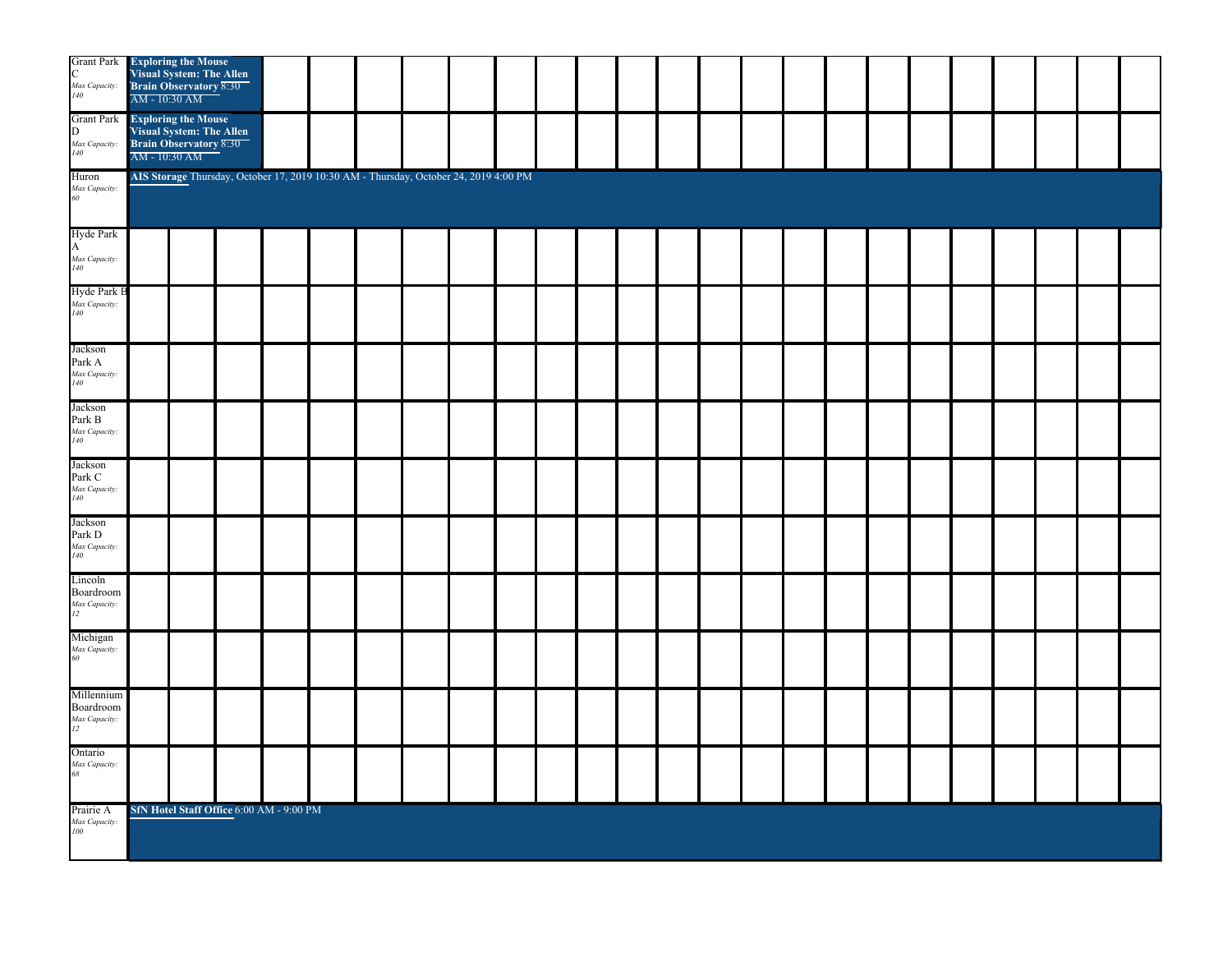| Prairie B<br>Max Capacity:<br>360                                                        |    |                                                               |  |  |  |  |  |  |  |  |  |  |  |                                                                                                       |  |
|------------------------------------------------------------------------------------------|----|---------------------------------------------------------------|--|--|--|--|--|--|--|--|--|--|--|-------------------------------------------------------------------------------------------------------|--|
| Regency A 9th Annual Blueprint ENDURE Meeting 7:00 AM - 12:00<br>Max Capacity: PM<br>448 |    |                                                               |  |  |  |  |  |  |  |  |  |  |  |                                                                                                       |  |
| Max Capacity:<br>240                                                                     | PM |                                                               |  |  |  |  |  |  |  |  |  |  |  |                                                                                                       |  |
| Regency C<br>Max Capacity:<br>155                                                        |    | Regency B 9th Annual Blueprint ENDURE Meeting 7:00 AM - 12:00 |  |  |  |  |  |  |  |  |  |  |  | Diving DEAP into Adolescent Brain and<br>Cognitive Development (ABCD) Study<br>Data 6:30 PM - 9:30 PM |  |
| Regency D<br>Max Capacity:<br>135                                                        |    |                                                               |  |  |  |  |  |  |  |  |  |  |  |                                                                                                       |  |
| Regency E<br>Max Capacity:<br>155                                                        |    |                                                               |  |  |  |  |  |  |  |  |  |  |  |                                                                                                       |  |
| Superior<br>Max Capacity:<br>60                                                          |    |                                                               |  |  |  |  |  |  |  |  |  |  |  |                                                                                                       |  |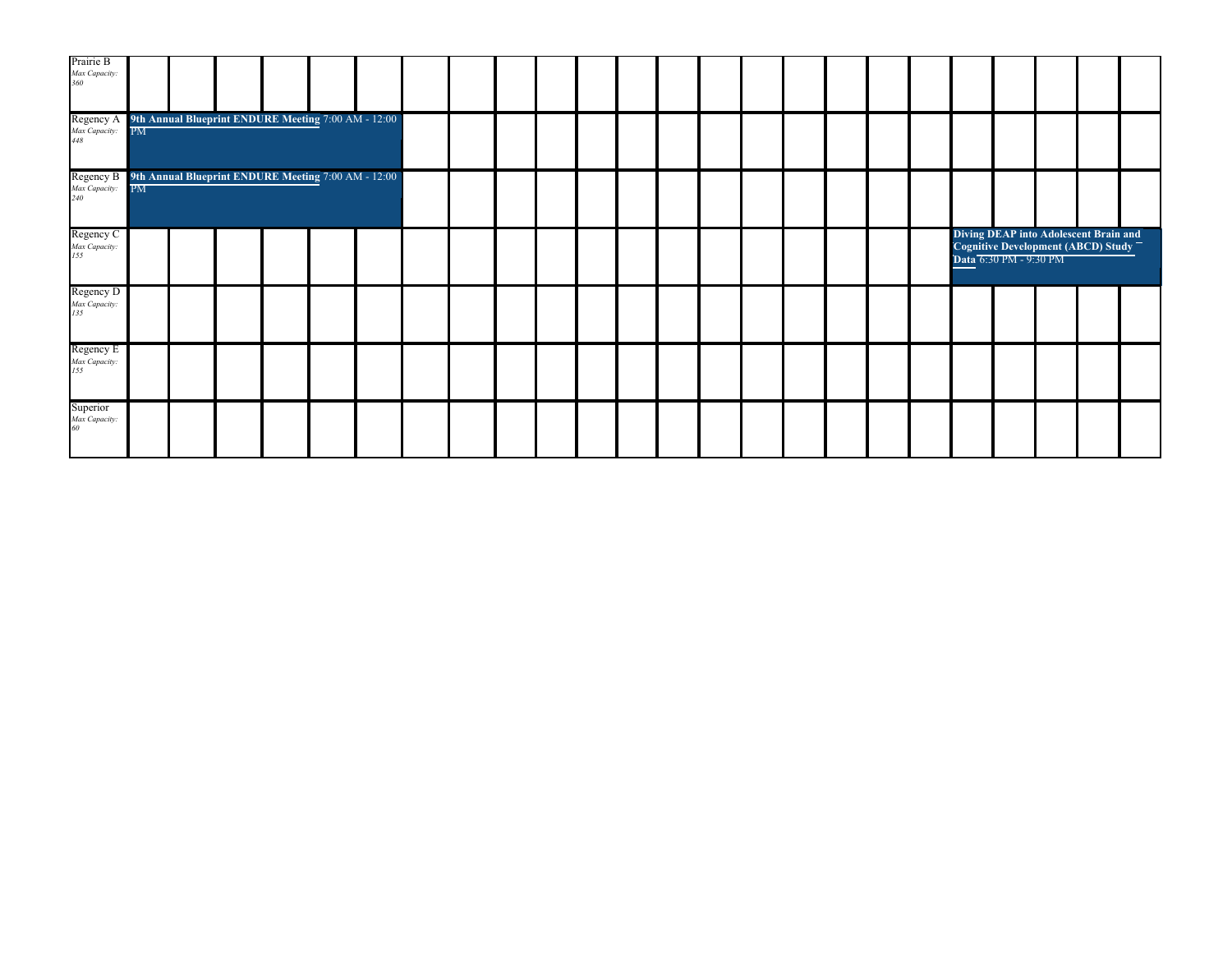## **Marquis - Saturday, October 19, 2019**

| Room                                              | $9:00 AM -$<br>9:30 AM                                                                            | 9:30<br>$AM -$<br>10:00<br>AM                                                                                                                                                                                                                                                                                                                                                                                                                                                                                                                                                         | 10:00<br>$AM -$<br>10:30<br>AM | 10:30<br>$AM -$<br>11:00<br>AM | 11:00<br>$AM -$<br>11:30<br>$\mathbf{A}\mathbf{M}$ | 11:30<br>$AM -$<br>12:00<br><b>PM</b> | 12:00<br>$\mathrm{PM}$ -<br>12:30<br><b>PM</b> | 12:30<br>$PM -$<br>1:00<br><b>PM</b> | 1:00<br><b>PM</b><br>1:30<br><b>PM</b> | 1:30<br>PM<br>$\sim$<br>2:00<br><b>PM</b>                                                      | 2:00<br><b>PM</b><br>2:30<br><b>PM</b> | 2:30<br>$\mathbf{PM}$<br>3:00<br><b>PM</b> | 3:00<br>$\mathbf{PM}$<br>3:30<br>PM | 3:30<br><b>PM</b><br>4:00<br><b>PM</b> | 4:00<br><b>PM</b><br>4:30<br><b>PM</b> | 4:30<br>$PM -$<br>5:00<br><b>PM</b> | 5:00<br>$PM -$<br>5:30<br>PM | 5:30<br>$PM -$<br>6:00<br><b>PM</b> | 6:00<br>$PM -$<br>6:30<br><b>PM</b> | 6:30<br>$\mathrm{PM}$ -<br>7:00<br>PM                | 7:00<br>$PM -$<br>7:30<br><b>PM</b>                                                                   | 7:30<br>$PM -$<br>8:00<br><b>PM</b> | 8:00<br>$\mathrm{PM}$ -<br>8:30<br><b>PM</b> | 8:30<br>$PM -$<br>9:00<br>PM |
|---------------------------------------------------|---------------------------------------------------------------------------------------------------|---------------------------------------------------------------------------------------------------------------------------------------------------------------------------------------------------------------------------------------------------------------------------------------------------------------------------------------------------------------------------------------------------------------------------------------------------------------------------------------------------------------------------------------------------------------------------------------|--------------------------------|--------------------------------|----------------------------------------------------|---------------------------------------|------------------------------------------------|--------------------------------------|----------------------------------------|------------------------------------------------------------------------------------------------|----------------------------------------|--------------------------------------------|-------------------------------------|----------------------------------------|----------------------------------------|-------------------------------------|------------------------------|-------------------------------------|-------------------------------------|------------------------------------------------------|-------------------------------------------------------------------------------------------------------|-------------------------------------|----------------------------------------------|------------------------------|
| Algebra<br>Boardroom<br>Max Capacity: 12          | <b>MTE Speaker Check In Room 7:00 AM -</b><br>$11:00$ AM                                          |                                                                                                                                                                                                                                                                                                                                                                                                                                                                                                                                                                                       |                                |                                |                                                    |                                       |                                                |                                      |                                        |                                                                                                |                                        |                                            |                                     |                                        |                                        |                                     |                              |                                     |                                     |                                                      |                                                                                                       |                                     |                                              |                              |
| Analysis<br>Max Capacity: 75                      |                                                                                                   |                                                                                                                                                                                                                                                                                                                                                                                                                                                                                                                                                                                       |                                |                                |                                                    |                                       |                                                |                                      |                                        |                                                                                                |                                        |                                            |                                     |                                        |                                        |                                     |                              |                                     |                                     |                                                      |                                                                                                       |                                     |                                              |                              |
| Anthropology<br>Max Capacity: 61                  |                                                                                                   |                                                                                                                                                                                                                                                                                                                                                                                                                                                                                                                                                                                       |                                |                                |                                                    |                                       |                                                |                                      |                                        |                                                                                                |                                        |                                            |                                     |                                        |                                        |                                     |                              |                                     |                                     |                                                      |                                                                                                       |                                     |                                              |                              |
| Max Capacity: 75 10:30 AM                         |                                                                                                   |                                                                                                                                                                                                                                                                                                                                                                                                                                                                                                                                                                                       |                                |                                |                                                    |                                       |                                                |                                      |                                        |                                                                                                |                                        |                                            |                                     |                                        |                                        |                                     |                              |                                     |                                     |                                                      |                                                                                                       |                                     |                                              |                              |
| Astronomy<br>Max Capacity: 69                     |                                                                                                   |                                                                                                                                                                                                                                                                                                                                                                                                                                                                                                                                                                                       |                                |                                |                                                    |                                       |                                                |                                      |                                        |                                                                                                |                                        |                                            |                                     |                                        |                                        |                                     |                              |                                     |                                     |                                                      |                                                                                                       |                                     |                                              |                              |
| Biology<br>Max Capacity: 69                       |                                                                                                   |                                                                                                                                                                                                                                                                                                                                                                                                                                                                                                                                                                                       |                                |                                |                                                    |                                       |                                                |                                      |                                        |                                                                                                |                                        |                                            |                                     |                                        |                                        |                                     |                              |                                     |                                     |                                                      |                                                                                                       |                                     |                                              |                              |
| Calculus<br>Max Capacity: 90 PM                   |                                                                                                   |                                                                                                                                                                                                                                                                                                                                                                                                                                                                                                                                                                                       |                                |                                |                                                    |                                       |                                                |                                      |                                        |                                                                                                |                                        |                                            |                                     |                                        |                                        |                                     |                              |                                     |                                     |                                                      |                                                                                                       |                                     |                                              |                              |
| Culture<br>Max Capacity: 80                       |                                                                                                   |                                                                                                                                                                                                                                                                                                                                                                                                                                                                                                                                                                                       |                                |                                |                                                    |                                       |                                                |                                      |                                        |                                                                                                |                                        |                                            |                                     |                                        |                                        |                                     |                              |                                     |                                     |                                                      |                                                                                                       |                                     |                                              |                              |
| <b>Great Lakes</b><br>A<br>Max Capacity:<br>182   | Building<br>Teams 8:00                                                                            | Annual Review of Neuroscience Editorial Committee Meeting 8:00 AM - 5:00 PM<br>Architecture Cajal Club Meeting 8:30 AM -<br>Revalesio Scientific Advisory Board Meeting 9:00 AM - 5:00 PM<br>Kentucky Spinal Cord Injury Study Section 7:30 AM - 12:00<br>AIS Storage 6:00 AM - 9:00 PM<br><b>MTE: Clinical MTE: Lessons for</b><br>Trialists Path: Songbirds and Scientists:<br>Learning to Communicate<br>More Effectively by<br>AM - 9:15 AM Listening to Others 9:30<br>AM - 10:45 AM<br><b>MTE: Disuse Drives</b><br>Plasticity in Human Brain<br>Networks 9:30 AM - 10:45<br>AM |                                |                                |                                                    |                                       |                                                |                                      |                                        | <b>Journal of Neuroscience</b><br><b>Senior/Reviewing Editors</b><br>Meeting 1:15 PM - 2:45 PM |                                        |                                            |                                     |                                        |                                        |                                     |                              |                                     |                                     |                                                      | <b>Friends of Case Western Reserve</b><br>University and Cleveland Clinic<br>Social 6:30 PM - 8:30 PM |                                     |                                              |                              |
| <b>Great Lakes B MTE:</b><br>Max Capacity:<br>260 | <b>Translating</b><br>Neuroscience:<br>Obstacles and<br>Opportunities<br>$8:00$ AM - $9:15$<br>AM |                                                                                                                                                                                                                                                                                                                                                                                                                                                                                                                                                                                       |                                |                                |                                                    |                                       |                                                |                                      |                                        |                                                                                                |                                        |                                            |                                     |                                        |                                        |                                     |                              |                                     |                                     | <b>Journal's Social</b><br>Hour 6:30 PM -<br>7:30 PM |                                                                                                       |                                     |                                              |                              |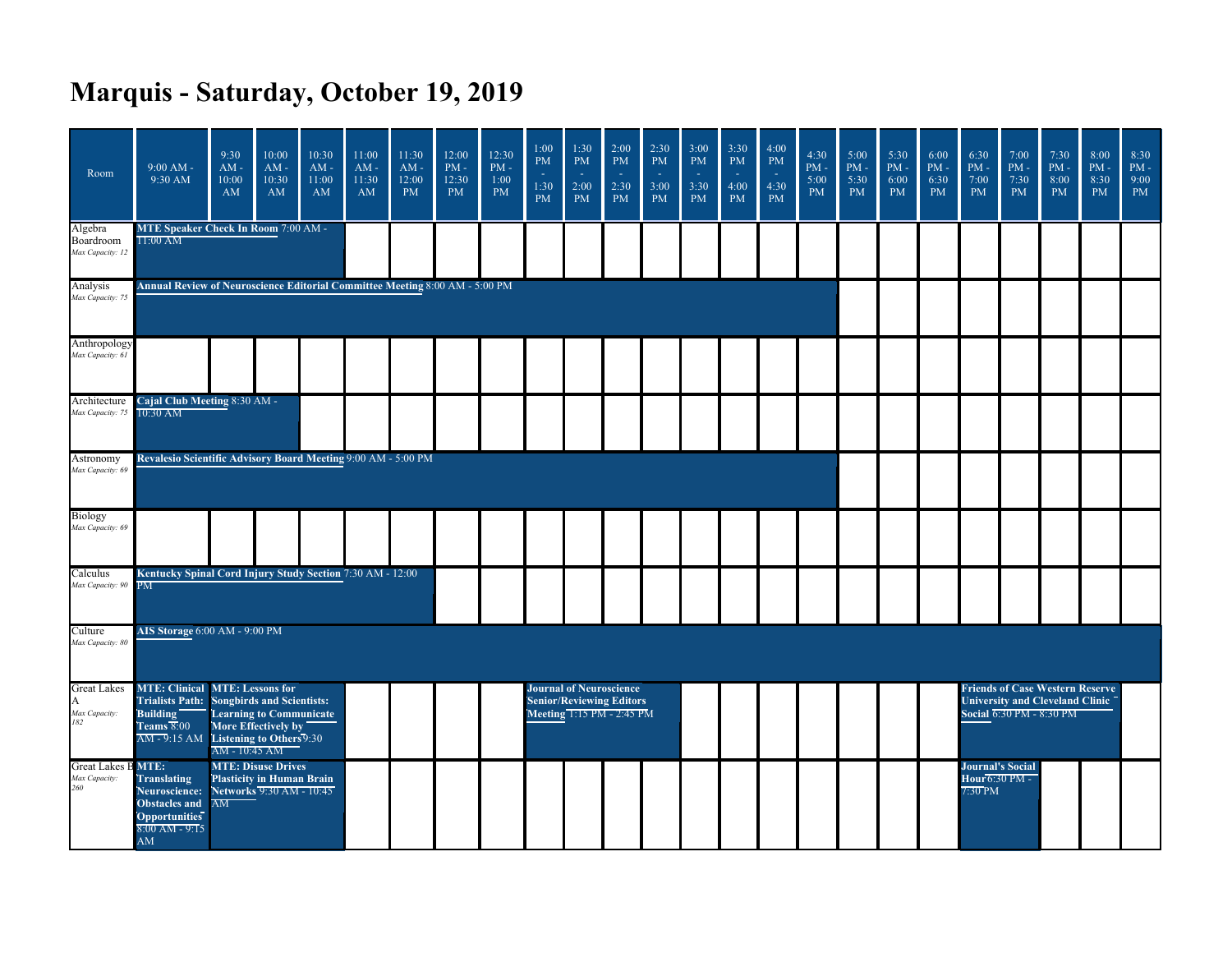| Max Capacity:<br>260                              | Great Lakes C MTE: I Can't MTE: Seeing and<br><b>Believe They</b><br>Pay Me to<br>Have Fun: The<br>"Privilege of<br>Being a<br>Scientist 8:00<br>AM - 9:15 AM         |                             | <b>Remembering What We've</b><br>Seen 9:30 AM - 10:45 AM                                             |  |  |  |  |                                                                                         |  |  |  |               |                              |                                                 |  |
|---------------------------------------------------|-----------------------------------------------------------------------------------------------------------------------------------------------------------------------|-----------------------------|------------------------------------------------------------------------------------------------------|--|--|--|--|-----------------------------------------------------------------------------------------|--|--|--|---------------|------------------------------|-------------------------------------------------|--|
| <b>Great Lakes</b><br>D.<br>Max Capacity:<br>429  |                                                                                                                                                                       |                             |                                                                                                      |  |  |  |  |                                                                                         |  |  |  |               |                              |                                                 |  |
| <b>Great Lakes E MTE:</b><br>Max Capacity:<br>240 | <b>Functional</b><br>Regeneration<br>Bevond the<br>Glial Scar 8:00<br>AM-9:15 AM                                                                                      |                             | <b>MTE: Myelin Plasticity:</b><br><b>From Cognition to Cancer</b><br>9:30 AM - 10:45 AM              |  |  |  |  |                                                                                         |  |  |  |               |                              |                                                 |  |
| Max Capacity:<br>320                              | <b>Great Lakes F MTE: Circuit MTE: Understanding</b><br>Dynamics: A<br>Fly<br>Perspective<br>$8:00$ AM - 9:15 - 10:45 AM<br>AM                                        |                             | Molecules, Synapses, and<br><b>Neural Plasticity: Awesome</b><br>Power of Genetics 9:30 AM           |  |  |  |  |                                                                                         |  |  |  | 9:00 PM       |                              | <b>Chinese Neuroscientists Social 6:30 PM -</b> |  |
| <b>Great Lakes</b><br>G<br>Max Capacity:<br>320   | MTE:<br>Understanding Assisted Directed Evolution<br><b>Cortical</b><br><b>Development</b><br>and Disease:<br>"My Path to"<br>Discovery 8:00 10:45 AM<br>AM - 9:15 AM | <b>Microbial Opsins for</b> | <b>MTE: Machine-Learning</b><br>of Viral Vectors and<br>Minimally Invasive<br>Neuroscience 9:30 AM - |  |  |  |  |                                                                                         |  |  |  |               |                              |                                                 |  |
| Marina City<br>Max Capacity: 90                   |                                                                                                                                                                       |                             |                                                                                                      |  |  |  |  | <b>Journal of</b><br>Neuroscience Senior<br><b>Editors Meeting 3:00</b><br>PM - 4:30 PM |  |  |  |               |                              |                                                 |  |
| Shedd A<br>Max Capacity: 75                       | <b>MTE: 20</b><br><b>Years of Fear</b><br>Research and<br>Mentoring in<br><b>Puerto Rico</b><br>$8:00$ AM - 9:15<br>AM                                                |                             |                                                                                                      |  |  |  |  |                                                                                         |  |  |  |               | FTD Social 6:30 PM - 8:30 PM |                                                 |  |
| Shedd B<br>Max Capacity: 75                       | <b>MTE: 20</b><br><b>Years of Fear</b><br>Research and<br>Mentoring in<br>Puerto Rico<br>$8:00 AM - 9:15$<br>AM                                                       |                             |                                                                                                      |  |  |  |  |                                                                                         |  |  |  |               | FTD Social 6:30 PM - 8:30 PM |                                                 |  |
| <b>Water Tower</b><br>A<br>Max Capacity:<br>110   |                                                                                                                                                                       |                             | <b>International</b><br><b>Fellows</b><br>Orientation 10:00<br>$AM - 11:00$ AM                       |  |  |  |  |                                                                                         |  |  |  | PM - 10:00 PM |                              | <b>Light-Sheet Fluorescence Microscopy 6:30</b> |  |
| <b>Water Tower</b><br>B.<br>Max Capacity: 90      |                                                                                                                                                                       |                             | <b>International</b><br><b>Fellows</b><br>Orientation 10:00<br>AM - 11:00 AM                         |  |  |  |  |                                                                                         |  |  |  | PM - 10:00 PM |                              | <b>Light-Sheet Fluorescence Microscopy 6:30</b> |  |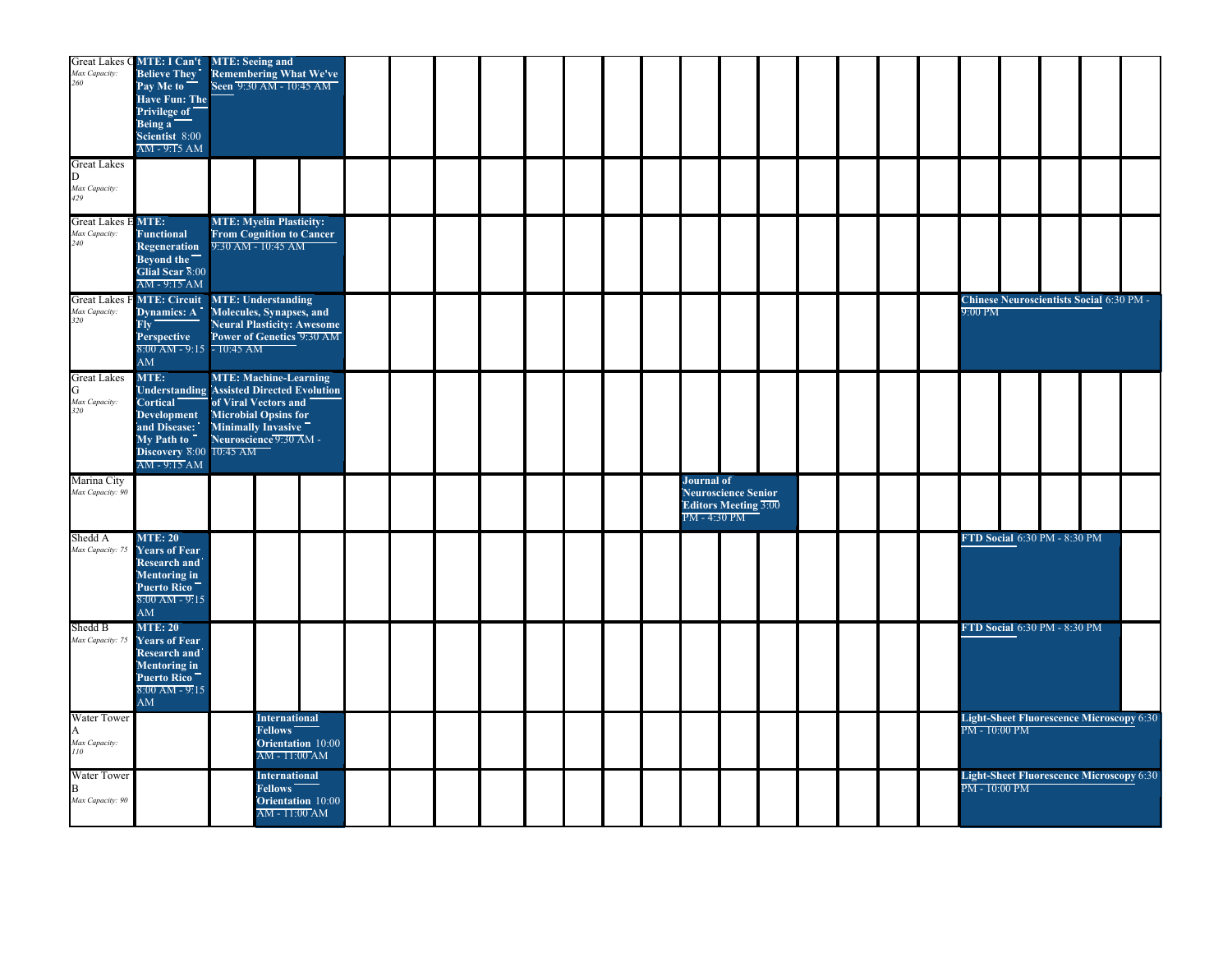# **Space Diary**

Click on the room name to view more information.

### **McCormick Place - Saturday, October 19, 2019**

| Room                                                                  | 9:00<br>AM<br><b>14</b><br>9:30<br>AM                                                                                                                                                      | 9:30<br>$AM -$<br>10:00<br>AM | 10:00<br>$AM -$<br>10:30<br>AM | 10:30<br>$AM -$<br>11:00<br>AM | 11:00<br>$AM -$<br>11:30<br>AM | 11:30<br>$AM -$<br>12:00<br><b>PM</b> | 12:00<br>$PM -$<br>12:30<br><b>PM</b>                                                        | 12:30<br>$PM -$<br>1:00<br><b>PM</b> | 1:00<br><b>PM</b><br>$\sim$<br>1:30<br><b>PM</b> | 1:30<br><b>PM</b><br>$\sim$<br>2:00<br><b>PM</b> | 2:00<br><b>PM</b><br>÷<br>2:30<br><b>PM</b> | 2:30<br><b>PM</b><br>and in<br>3:00<br><b>PM</b> | 3:00<br><b>PM</b><br>3:30<br><b>PM</b> | 3:30<br><b>PM</b><br>х.<br>4:00<br><b>PM</b> | 4:00<br><b>PM</b><br>ria de<br>4:30<br><b>PM</b> | 4:30<br><b>PM</b><br>$\sim$<br>5:00<br><b>PM</b> | 5:00<br><b>PM</b><br>٠<br>5:30<br><b>PM</b> | 5:30<br><b>PM</b><br><b>100</b><br>6:00<br><b>PM</b> | 6:00<br><b>PM</b><br>$\sim$<br>6:30<br><b>PM</b> | 6:30<br><b>PM</b><br>r e<br>7:00<br><b>PM</b> | 7:00<br>PM<br>٠<br>7:30<br><b>PM</b> | 7:30<br><b>PM</b><br>$\sim$<br>8:00<br><b>PM</b> | 8:00<br><b>PM</b><br>٠<br>8:30<br><b>PM</b> | 8:30<br>PM<br>×.<br>9:00<br><b>PM</b> |
|-----------------------------------------------------------------------|--------------------------------------------------------------------------------------------------------------------------------------------------------------------------------------------|-------------------------------|--------------------------------|--------------------------------|--------------------------------|---------------------------------------|----------------------------------------------------------------------------------------------|--------------------------------------|--------------------------------------------------|--------------------------------------------------|---------------------------------------------|--------------------------------------------------|----------------------------------------|----------------------------------------------|--------------------------------------------------|--------------------------------------------------|---------------------------------------------|------------------------------------------------------|--------------------------------------------------|-----------------------------------------------|--------------------------------------|--------------------------------------------------|---------------------------------------------|---------------------------------------|
| AIS Storage<br>Hall A<br>Max Capacity: 0                              |                                                                                                                                                                                            |                               |                                |                                |                                |                                       | AIS Storage Hall A Tuesday, October 15, 2019 12:00 PM - Wednesday, October 23, 2019 10:00 PM |                                      |                                                  |                                                  |                                             |                                                  |                                        |                                              |                                                  |                                                  |                                             |                                                      |                                                  |                                               |                                      |                                                  |                                             |                                       |
| All Meeting<br>Rooms and<br>Public Areas<br>Max Capacity: 0           |                                                                                                                                                                                            |                               |                                |                                |                                |                                       |                                                                                              |                                      |                                                  |                                                  |                                             |                                                  |                                        |                                              |                                                  |                                                  |                                             |                                                      |                                                  |                                               |                                      |                                                  |                                             |                                       |
| Art of NS -<br>Hall A<br>Max Capacity: 0                              |                                                                                                                                                                                            |                               |                                |                                |                                |                                       |                                                                                              |                                      |                                                  |                                                  |                                             |                                                  |                                        |                                              |                                                  |                                                  |                                             |                                                      |                                                  |                                               |                                      |                                                  |                                             |                                       |
| Artechouse<br>Exhibit - B1<br>Foyer<br>Max Capacity: 0                | Art of Neuroscience Friday, October 18, 2019 12:00 PM - Wednesday, October 23, 2019 5:00 PM<br>Artechouse Exhibit Saturday, October 19, 2019 9:00 AM - Wednesday, October 23, 2019 5:00 PM |                               |                                |                                |                                |                                       |                                                                                              |                                      |                                                  |                                                  |                                             |                                                  |                                        |                                              |                                                  |                                                  |                                             |                                                      |                                                  |                                               |                                      |                                                  |                                             |                                       |
| Attendee<br>Services -<br>Hall A<br>Max Capacity: 0                   |                                                                                                                                                                                            |                               |                                |                                |                                |                                       | Attendee Services Saturday, October 19, 2019 8:00 AM - Wednesday, October 23, 2019 5:00 PM   |                                      |                                                  |                                                  |                                             |                                                  |                                        |                                              |                                                  |                                                  |                                             |                                                      |                                                  |                                               |                                      |                                                  |                                             |                                       |
| Banner<br>Frames -<br>Grand<br>Concourse<br>Stairs<br>Max Capacity: 0 |                                                                                                                                                                                            |                               |                                |                                |                                |                                       |                                                                                              |                                      |                                                  |                                                  |                                             |                                                  |                                        |                                              |                                                  |                                                  |                                             |                                                      |                                                  |                                               |                                      |                                                  |                                             |                                       |
| <b>Business</b><br>Office - Hall<br>Max Capacity: 0                   |                                                                                                                                                                                            |                               |                                |                                |                                |                                       | Business Office Wednesday, October 16, 2019 10:30 AM - Wednesday, October 23, 2019 7:00 PM   |                                      |                                                  |                                                  |                                             |                                                  |                                        |                                              |                                                  |                                                  |                                             |                                                      |                                                  |                                               |                                      |                                                  |                                             |                                       |
| CDS Office -<br>Hall A<br>Max Capacity: 0                             |                                                                                                                                                                                            |                               |                                |                                |                                |                                       | CDS Office Wednesday, October 16, 2019 8:00 AM - Wednesday, October 23, 2019 7:00 PM         |                                      |                                                  |                                                  |                                             |                                                  |                                        |                                              |                                                  |                                                  |                                             |                                                      |                                                  |                                               |                                      |                                                  |                                             |                                       |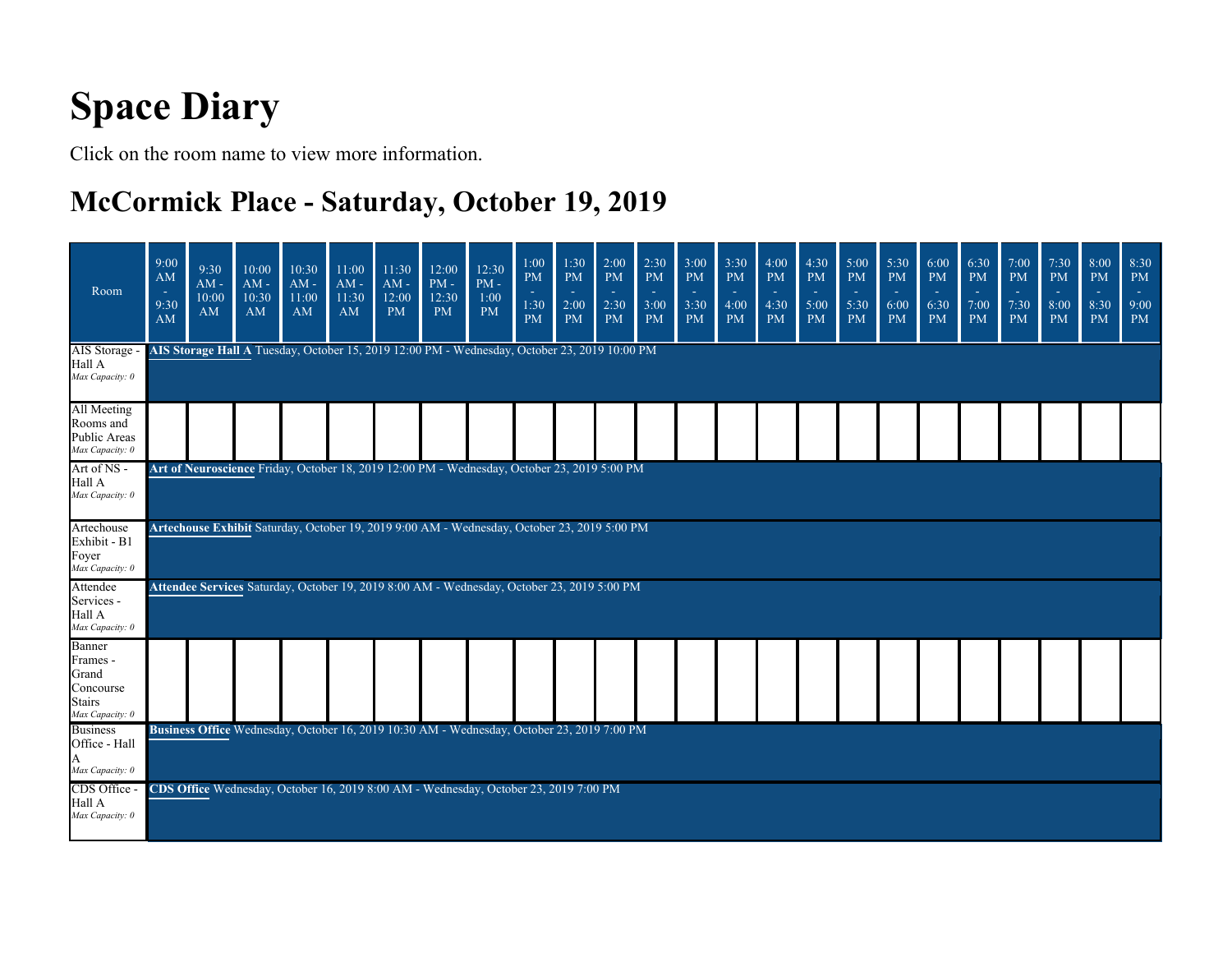| Certificate of<br>Attendance -<br>West<br>Transportation<br>Lobby<br>Max Capacity: 0 | Certificate of Attendance Friday, October 18, 2019 2:00 PM - Wednesday, October 23, 2019 5:00 PM |  |  |                                                                                                        |  |  |  |  |                                                                                          |  |  |  |  |
|--------------------------------------------------------------------------------------|--------------------------------------------------------------------------------------------------|--|--|--------------------------------------------------------------------------------------------------------|--|--|--|--|------------------------------------------------------------------------------------------|--|--|--|--|
| Coat Check -<br>Level 1, Main<br>Entrance<br>Max Capacity: 0                         |                                                                                                  |  |  | <b>Coat &amp; Luggage Check</b> Friday, October 18, 2019 7:30 AM - Wednesday, October 23, 2019 6:00 PM |  |  |  |  |                                                                                          |  |  |  |  |
| Dynamic<br>Posters - Hall<br>Max Capacity: 0                                         |                                                                                                  |  |  |                                                                                                        |  |  |  |  | Dynamic Posters Saturday, October 19, 2019 1:00 PM - Wednesday, October 23, 2019 5:00 PM |  |  |  |  |
| Exhibit<br>Management<br>Office - Hall                                               |                                                                                                  |  |  | Exhibit Management Office Monday, October 14, 2019 9:00 AM - Thursday, October 24, 2019 4:00 PM        |  |  |  |  |                                                                                          |  |  |  |  |
| Max Capacity: 0<br>Exhibitor<br>Lounge - Hall<br>Max Capacity: 0                     |                                                                                                  |  |  | Exhibitor Lounge Tuesday, October 15, 2019 9:00 AM - Wednesday, October 23, 2019 6:00 PM               |  |  |  |  |                                                                                          |  |  |  |  |
| Exhibitor<br>Registration<br>Hall A<br>Max Capacity: 0                               |                                                                                                  |  |  | Exhibitor Registration Tuesday, October 15, 2019 9:00 AM - Wednesday, October 23, 2019 6:00 PM         |  |  |  |  |                                                                                          |  |  |  |  |
| Express<br>Badge<br>Pick-up $#1$ -<br>Hall A<br>Max Capacity: 0                      |                                                                                                  |  |  | Express Badge PickUp Friday, October 18, 2019 2:00 PM - Wednesday, October 23, 2019 5:00 PM            |  |  |  |  |                                                                                          |  |  |  |  |
| <b>Express</b><br>Badge<br>Pick-up $#2$ -<br>Level $2.5 S$<br>Max Capacity: 0        |                                                                                                  |  |  | <b>Express Badge PickUp</b> Friday, October 18, 2019 2:00 PM - Wednesday, October 23, 2019 5:00 PM     |  |  |  |  |                                                                                          |  |  |  |  |
| <b>Express</b><br>Badge<br>Pick-up $#3$ -<br>West Trans.<br>Lobby<br>Max Capacity: 0 |                                                                                                  |  |  | Express Badge PickUp Friday, October 18, 2019 2:00 PM - Wednesday, October 23, 2019 5:00 PM            |  |  |  |  |                                                                                          |  |  |  |  |
| First Aid<br>Station -<br>Level 2.5 S<br>Max Capacity: 0                             |                                                                                                  |  |  | First Aid Station Monday, October 14, 2019 8:00 AM - Friday, October 25, 2019 5:00 PM                  |  |  |  |  |                                                                                          |  |  |  |  |
| Grad School<br>Fair - Hall A<br>Max Capacity: 0                                      |                                                                                                  |  |  | Grad School Fair Tuesday, October 15, 2019 9:00 AM - Wednesday, October 23, 2019 6:00 PM               |  |  |  |  |                                                                                          |  |  |  |  |
| Grand<br>Concourse<br>Lobby<br>Max Capacity: 0                                       |                                                                                                  |  |  |                                                                                                        |  |  |  |  |                                                                                          |  |  |  |  |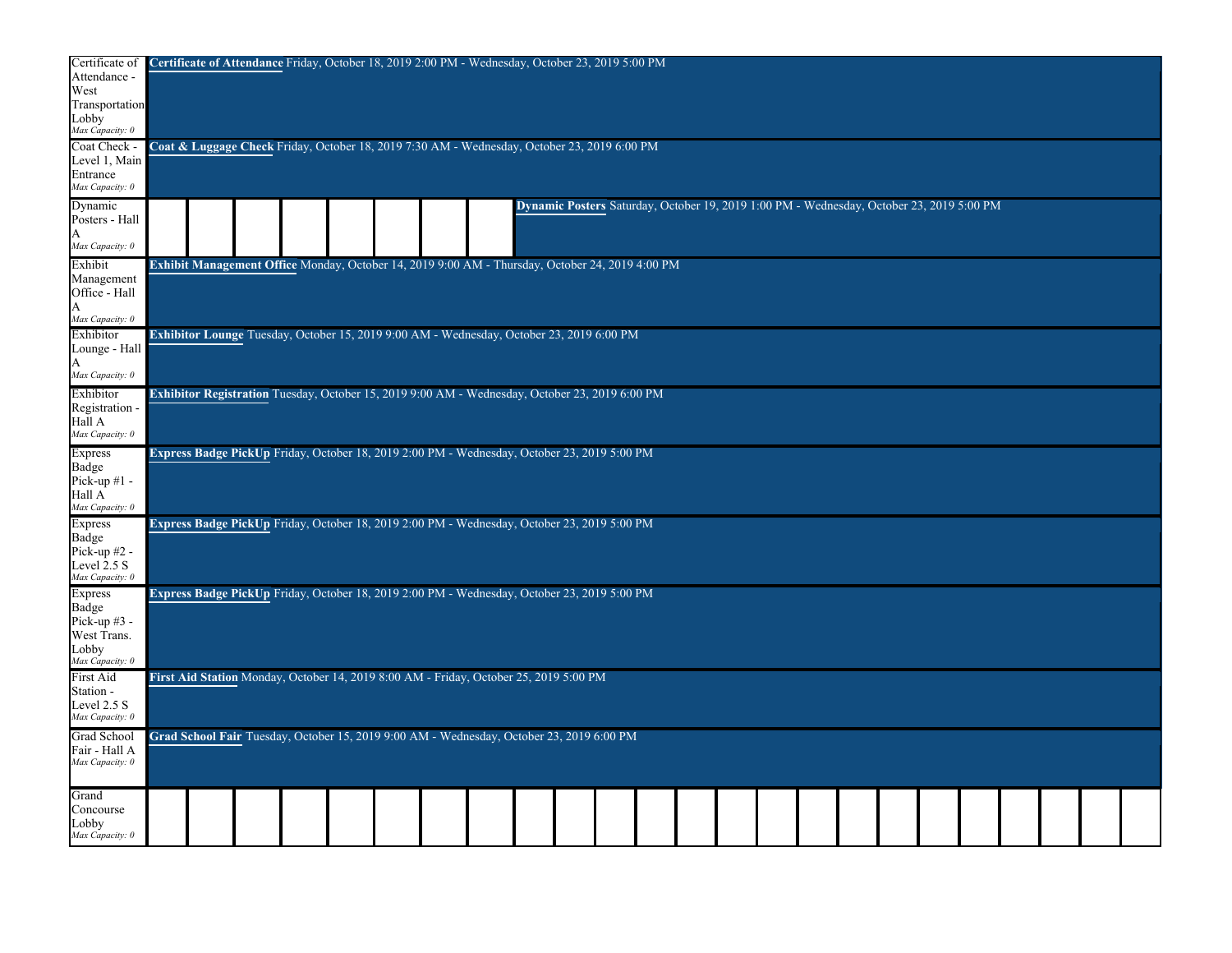| Hall A<br>Max Capacity: 0                                          |  |                                    |                          |                                                                            | Exhibitor Move In Wednesday, October 16, 2019 9:00 AM - Saturday, October 19, 2019 6:00 PM                          |  |                                                            |                                                                                                            |  |  |                                                               |                                                                                                                                 |                       |  |                                                                                                                       |  |
|--------------------------------------------------------------------|--|------------------------------------|--------------------------|----------------------------------------------------------------------------|---------------------------------------------------------------------------------------------------------------------|--|------------------------------------------------------------|------------------------------------------------------------------------------------------------------------|--|--|---------------------------------------------------------------|---------------------------------------------------------------------------------------------------------------------------------|-----------------------|--|-----------------------------------------------------------------------------------------------------------------------|--|
| Hall B1<br>Max Capacity:<br>9200                                   |  |                                    | $\overline{\mathrm{PM}}$ | <b>DIALOGUES BETWEEN</b><br>NEUROSCIENCE AND<br>SOCIETY #1 11:00 AM - 1:00 |                                                                                                                     |  | <b>SPECIAL</b><br><b>LECTURE-</b><br>Neuronal<br>$3:10$ PM | <b>Activity-Dependent</b><br><b>Myelination: A</b><br>Mechanism for<br>Learning and<br>Repair? #82:00 PM - |  |  | <b>SPECIAL</b><br><b>LECTURE-From</b><br><b>Base Pairs to</b> | <b>PRESIDENTIAL</b><br><b>Bedside: Antisense</b><br><b>Modulators of RNA</b><br><b>Splicing to Treat</b><br>#95:15 PM - 6:30 PM | Neurological Diseases |  |                                                                                                                       |  |
| Hall B <sub>2</sub><br>Max Capacity: 0                             |  |                                    |                          |                                                                            |                                                                                                                     |  |                                                            |                                                                                                            |  |  |                                                               |                                                                                                                                 |                       |  |                                                                                                                       |  |
| Headquarters<br>Office - Hall<br>Max Capacity: 0                   |  |                                    |                          |                                                                            | Headquarters - Logistics & Program Office Wednesday, October 16, 2019 8:00 AM - Wednesday, October 23, 2019 6:00 PM |  |                                                            |                                                                                                            |  |  |                                                               |                                                                                                                                 |                       |  |                                                                                                                       |  |
| Headquarters<br>Office - Tour<br>Max Capacity: 50                  |  |                                    |                          |                                                                            |                                                                                                                     |  |                                                            |                                                                                                            |  |  |                                                               |                                                                                                                                 |                       |  |                                                                                                                       |  |
| Joint Poster<br>Session - Hall<br>A<br>Max Capacity: 0             |  |                                    |                          |                                                                            |                                                                                                                     |  |                                                            |                                                                                                            |  |  |                                                               |                                                                                                                                 |                       |  | <b>Diversity, Int'l Fellows and Trainee</b><br>Prof Dev Awards Poster Sessions &<br>Networking Event6:30 PM - 9:30 PM |  |
| Lead<br>Retreival<br>Desk - Hall A<br>Max Capacity: 0              |  |                                    |                          |                                                                            | Exhibitor Lead Retrieval Tuesday, October 15, 2019 9:00 AM - Wednesday, October 23, 2019 6:00 PM                    |  |                                                            |                                                                                                            |  |  |                                                               |                                                                                                                                 |                       |  |                                                                                                                       |  |
| Lead<br>Scanners -<br>HQ Office -<br>Hall A<br>Max Capacity: 0     |  |                                    |                          |                                                                            |                                                                                                                     |  |                                                            |                                                                                                            |  |  |                                                               |                                                                                                                                 |                       |  |                                                                                                                       |  |
| Level 2.5<br>Lounge<br>Max Capacity: 0                             |  | Volunteer Lounge 7:30 AM - 5:00 PM |                          |                                                                            |                                                                                                                     |  |                                                            |                                                                                                            |  |  |                                                               |                                                                                                                                 |                       |  |                                                                                                                       |  |
| Luggage<br>Check - Hall<br>А<br>Max Capacity: 0                    |  |                                    |                          |                                                                            |                                                                                                                     |  |                                                            |                                                                                                            |  |  |                                                               |                                                                                                                                 |                       |  |                                                                                                                       |  |
| Metra &<br>Restaurant<br>Desks - Level<br>2.5 S<br>Max Capacity: 0 |  |                                    |                          |                                                                            | Restaurant Reservations & Metra Desk Friday, October 18, 2019 12:00 PM - Wednesday, October 23, 2019 5:00 PM        |  |                                                            |                                                                                                            |  |  |                                                               |                                                                                                                                 |                       |  |                                                                                                                       |  |
| N <sub>126</sub><br>Max Capacity: 70                               |  |                                    |                          |                                                                            | President's Room Friday, October 18, 2019 8:00 AM - Wednesday, October 23, 2019 5:00 PM                             |  |                                                            |                                                                                                            |  |  |                                                               |                                                                                                                                 |                       |  |                                                                                                                       |  |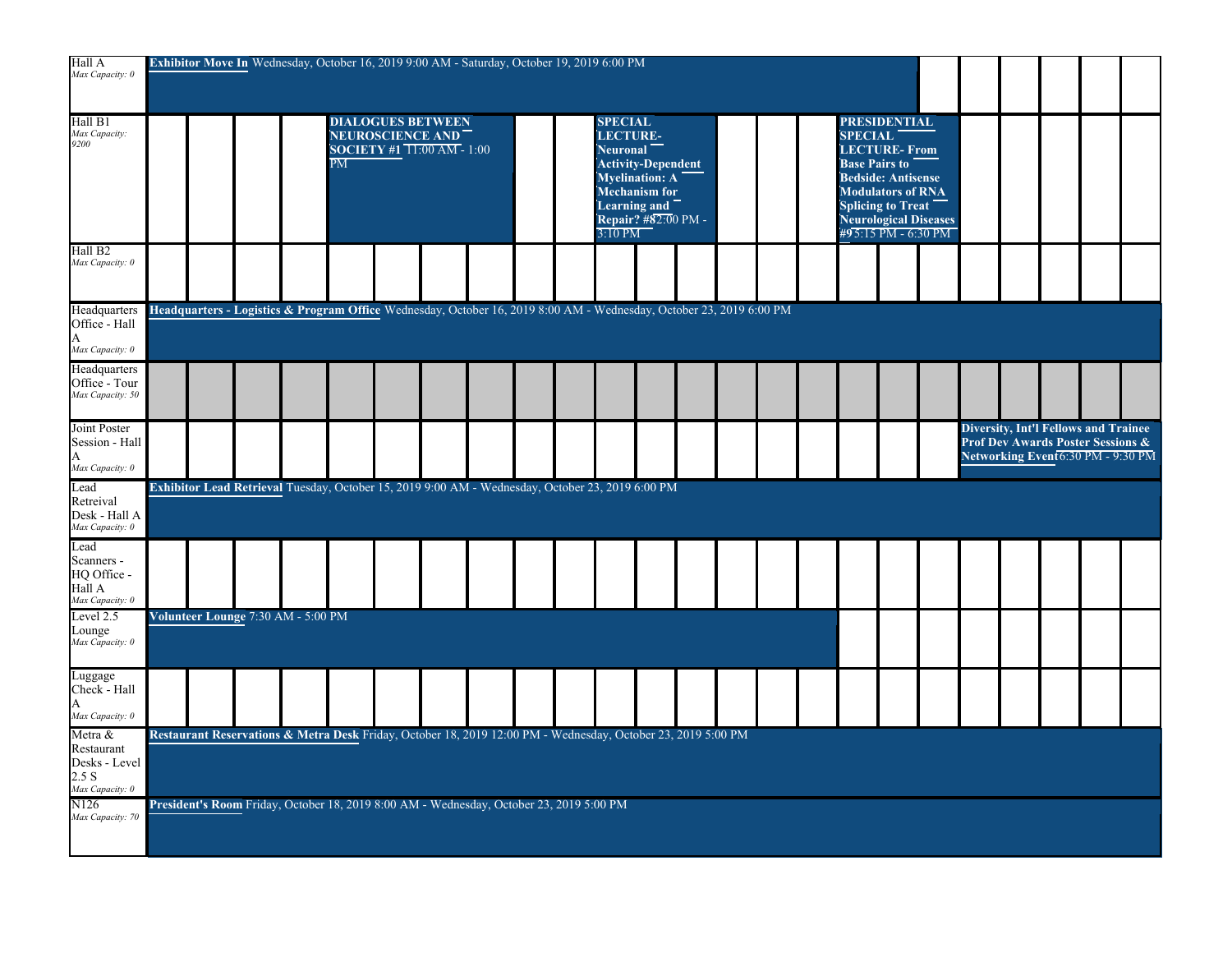| N127<br>Max Capacity: 74              |  | Society Conference Room Friday, October 18, 2019 8:00 AM - Wednesday, October 23, 2019 5:00 PM                            |  |  |  |                                                                |  |  |                                           |  |  |  |  |  |
|---------------------------------------|--|---------------------------------------------------------------------------------------------------------------------------|--|--|--|----------------------------------------------------------------|--|--|-------------------------------------------|--|--|--|--|--|
| N <sub>128</sub><br>Max Capacity: 95  |  | <b>NSP Focus</b><br>Group 10:00<br>$\overline{AM-1}1:00$ AM                                                               |  |  |  |                                                                |  |  | <b>NSP Focus</b><br>$T = 5:00 \text{ PM}$ |  |  |  |  |  |
| N129<br>Max Capacity: 85              |  |                                                                                                                           |  |  |  |                                                                |  |  |                                           |  |  |  |  |  |
| N <sub>130</sub><br>Max Capacity: 77  |  | Digital Learning & Multimedia Storage/Green Room Thursday, October 17, 2019 8:00 AM - Wednesday, October 23, 2019 5:00 PM |  |  |  |                                                                |  |  |                                           |  |  |  |  |  |
| N131<br>Max Capacity: 64              |  |                                                                                                                           |  |  |  |                                                                |  |  |                                           |  |  |  |  |  |
| N132<br>Max Capacity: 64              |  | Prayer Room Friday, October 18, 2019 8:00 AM - Wednesday, October 23, 2019 5:00 PM                                        |  |  |  |                                                                |  |  |                                           |  |  |  |  |  |
| N133<br>Max Capacity: 77              |  |                                                                                                                           |  |  |  |                                                                |  |  |                                           |  |  |  |  |  |
| N134<br>Max Capacity: 85              |  | Safe Room Friday, October 18, 2019 12:00 PM - Wednesday, October 23, 2019 5:00 PM                                         |  |  |  |                                                                |  |  |                                           |  |  |  |  |  |
| N135<br>Max Capacity: 152             |  |                                                                                                                           |  |  |  |                                                                |  |  |                                           |  |  |  |  |  |
| N <sub>136</sub><br>Max Capacity: 180 |  |                                                                                                                           |  |  |  | Council Lunch w/<br>Dialogues Speaker<br>$1:15$ PM - $2:15$ PM |  |  |                                           |  |  |  |  |  |
| N137<br>Max Capacity: 167             |  |                                                                                                                           |  |  |  |                                                                |  |  |                                           |  |  |  |  |  |
| N138<br>Max Capacity: 169             |  |                                                                                                                           |  |  |  |                                                                |  |  |                                           |  |  |  |  |  |
| N <sub>139</sub><br>Max Capacity: 169 |  |                                                                                                                           |  |  |  |                                                                |  |  |                                           |  |  |  |  |  |
| N140<br>Max Capacity: 162             |  |                                                                                                                           |  |  |  |                                                                |  |  |                                           |  |  |  |  |  |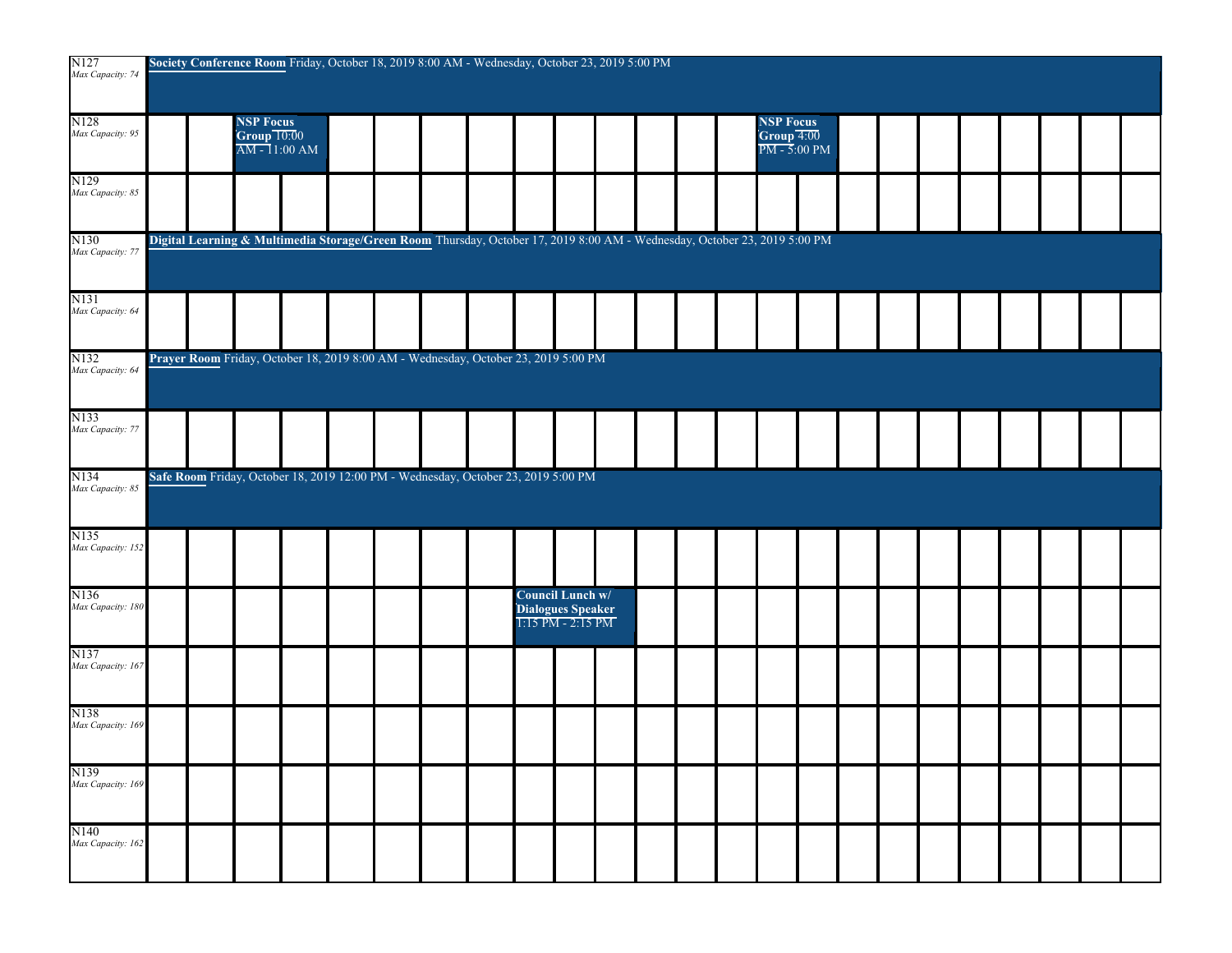| N226<br>Max Capacity: 286                       |                                                           |                                                                                                         |                                                                                                                                                                                                                                                                                      |                                       |  |  |    |                                                                                                                          |         |                                               |  | PM - 4:00 PM | <b>Brain Awareness</b><br>Campaign Event <sup>7</sup> 2:30                                                           |  |                                                                                                                                                                     |  |  |                |                |                                                                               |  |
|-------------------------------------------------|-----------------------------------------------------------|---------------------------------------------------------------------------------------------------------|--------------------------------------------------------------------------------------------------------------------------------------------------------------------------------------------------------------------------------------------------------------------------------------|---------------------------------------|--|--|----|--------------------------------------------------------------------------------------------------------------------------|---------|-----------------------------------------------|--|--------------|----------------------------------------------------------------------------------------------------------------------|--|---------------------------------------------------------------------------------------------------------------------------------------------------------------------|--|--|----------------|----------------|-------------------------------------------------------------------------------|--|
| <b>N227A</b><br>Max Capacity: 144               | $-11:00 AM$                                               | <b>PDW: Preparing for Your</b><br>Career Away from the Bench:<br><b>Essential Skills for Navigating</b> |                                                                                                                                                                                                                                                                                      | <b>Your Career Transition</b> 9:00 AM |  |  |    | <b>PDW: Integrating Research</b><br>and Teaching at Primarily<br><b>Undergraduate Institutions</b><br>12:00 PM - 2:00 PM |         |                                               |  |              | 5:00 PM                                                                                                              |  | <b>PDW: Getting Creative with</b><br><b>Course-Based Research</b><br><b>Experiences to Enhance</b><br><b>Scholarship and Generate</b><br>Publishable Data 3:00 PM - |  |  |                | $PM - 9:00 PM$ | <b>Machine Learning in Quantitative</b><br>Stereology and Neurohistology 6:30 |  |
| <b>N227B</b><br>Max Capacity: 420               | $-11.00$ AM                                               | <b>PDW: Preparing for Your</b><br>Career Away from the Bench:<br><b>Essential Skills for Navigating</b> |                                                                                                                                                                                                                                                                                      | Your Career Transition 9:00 AM        |  |  |    | <b>PDW: Integrating Research</b><br>and Teaching at Primarily<br><b>Undergraduate Institutions</b><br>12:00 PM - 2:00 PM |         |                                               |  |              | 5:00 PM                                                                                                              |  | <b>PDW: Getting Creative with</b><br><b>Course-Based Research</b><br><b>Experiences to Enhance</b><br><b>Scholarship and Generate</b><br>Publishable Data 3:00 PM - |  |  | $PM - 9:00 PM$ |                | <b>Machine Learning in Quantitative</b><br>Stereology and Neurohistology 6:30 |  |
| N228<br>Max Capacity: 494                       |                                                           |                                                                                                         |                                                                                                                                                                                                                                                                                      |                                       |  |  | PM |                                                                                                                          |         |                                               |  |              |                                                                                                                      |  |                                                                                                                                                                     |  |  |                |                |                                                                               |  |
| N229<br>Max Capacity: 270                       |                                                           |                                                                                                         | PM - 5:00 PM<br><b>Development Monster Hiding</b><br>Under the Bed $\overline{12:00}$ PM - $2:\overline{00}$                                                                                                                                                                         |                                       |  |  |    |                                                                                                                          |         |                                               |  |              |                                                                                                                      |  |                                                                                                                                                                     |  |  |                |                |                                                                               |  |
| <b>N230A</b><br>Max Capacity: 144 Translational | and Basic<br>Research in<br>$\overline{AM} - 10:00$<br>AM | <b>The Need for</b><br>Migraine 7:30                                                                    | <b>PDW: Reproducibility for</b><br><b>PDW: Imposter Syndrome:</b><br>PDW: How to Thrive as a<br>Everyone $9:00$ AM - $11:00$ AM<br>Confronting the Career<br>Woman in Neuroscience 3:00<br>Speaker Ready Room Friday, October 18, 2019 7:00 AM - Wednesday, October 23, 2019 5:00 PM |                                       |  |  |    |                                                                                                                          |         |                                               |  |              |                                                                                                                      |  |                                                                                                                                                                     |  |  |                |                |                                                                               |  |
| N230B<br>Max Capacity: 300                      |                                                           |                                                                                                         |                                                                                                                                                                                                                                                                                      |                                       |  |  |    |                                                                                                                          |         |                                               |  |              |                                                                                                                      |  |                                                                                                                                                                     |  |  |                |                | g.tec Brain-Computer Interface<br>(BCI) Workshop 6:30 PM - 9:30 PM            |  |
| N231<br>Max Capacity: 250                       |                                                           |                                                                                                         |                                                                                                                                                                                                                                                                                      |                                       |  |  |    |                                                                                                                          |         |                                               |  |              |                                                                                                                      |  |                                                                                                                                                                     |  |  |                |                |                                                                               |  |
| N426A<br>Max Capacity: 204                      |                                                           |                                                                                                         |                                                                                                                                                                                                                                                                                      |                                       |  |  |    |                                                                                                                          |         | Plasticity #12 1:00 PM - 5:00 PM              |  |              | Neural Excitability: Regulating Synaptic Properties and                                                              |  |                                                                                                                                                                     |  |  |                |                |                                                                               |  |
| N426B<br>Max Capacity: 216                      |                                                           |                                                                                                         |                                                                                                                                                                                                                                                                                      |                                       |  |  |    |                                                                                                                          |         | Plasticity #12 1:00 PM - 5:00 PM              |  |              | <b>Neural Excitability: Regulating Synaptic Properties and</b>                                                       |  |                                                                                                                                                                     |  |  |                |                |                                                                               |  |
| N426C<br>Max Capacity: 204                      |                                                           |                                                                                                         |                                                                                                                                                                                                                                                                                      |                                       |  |  |    |                                                                                                                          |         | Plasticity #12 $\overline{1:00}$ PM - 5:00 PM |  |              | <b>Neural Excitability: Regulating Synaptic Properties and</b>                                                       |  |                                                                                                                                                                     |  |  |                |                |                                                                               |  |
| N427A<br>Max Capacity: 166                      |                                                           |                                                                                                         |                                                                                                                                                                                                                                                                                      |                                       |  |  |    |                                                                                                                          | 5:00 PM |                                               |  |              | <b>Effects of Parenting and Disease on Human and</b><br>Non-Human Primate Brain Development #11 <sup>T:00</sup> PM - |  |                                                                                                                                                                     |  |  |                |                |                                                                               |  |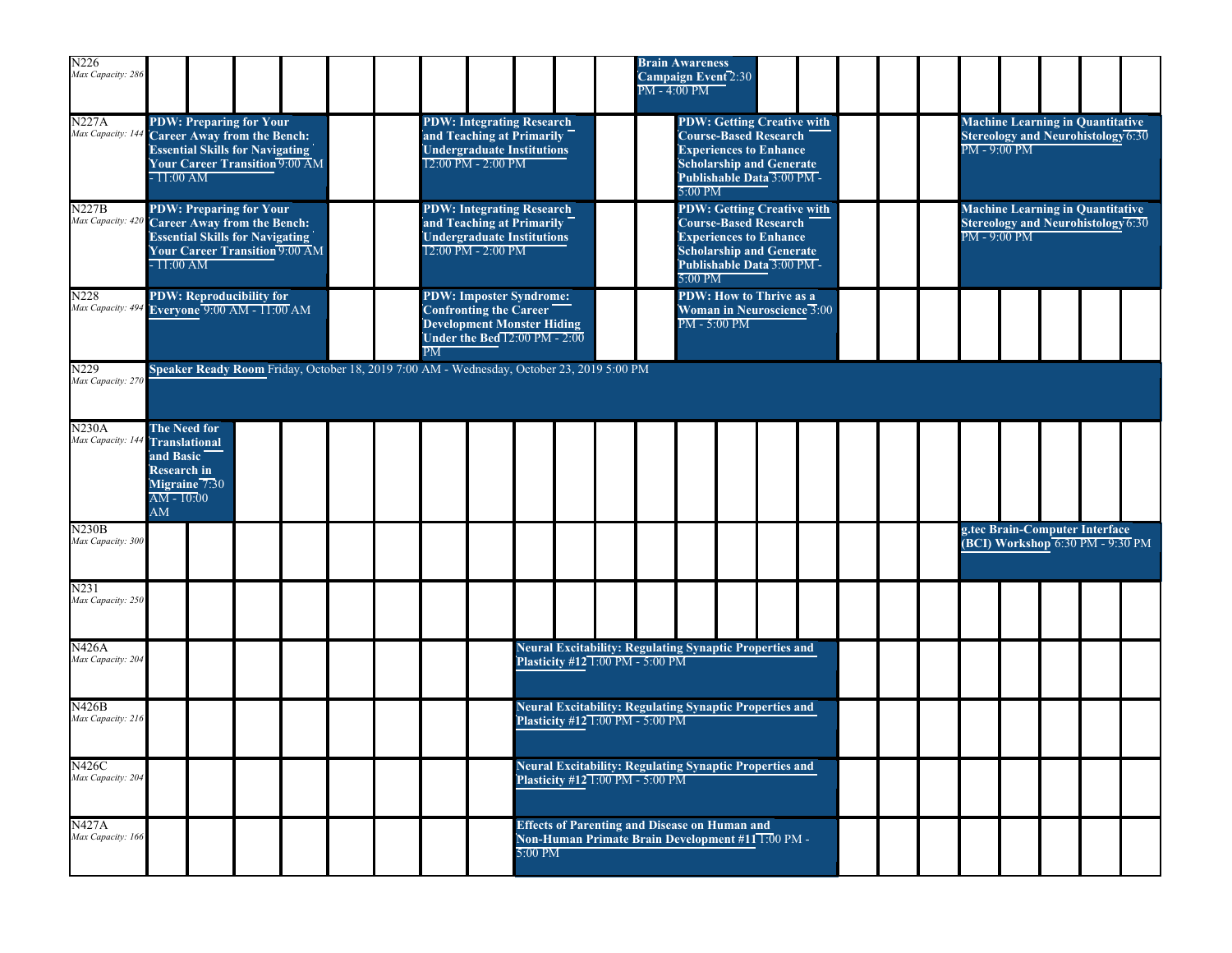| N427BC<br>Max Capacity: 334                                          |                                                                                                                   |  |                                                                                                               |  |  |  |  | 5:00 PM |  |  | <b>Effects of Parenting and Disease on Human and</b><br><b>Non-Human Primate Brain Development #11 1:00 PM -</b> |                                               |  |  |  |  |  |  |  |  |
|----------------------------------------------------------------------|-------------------------------------------------------------------------------------------------------------------|--|---------------------------------------------------------------------------------------------------------------|--|--|--|--|---------|--|--|------------------------------------------------------------------------------------------------------------------|-----------------------------------------------|--|--|--|--|--|--|--|--|
| N427D<br>Max Capacity: 166                                           |                                                                                                                   |  |                                                                                                               |  |  |  |  | 5:00 PM |  |  | <b>Effects of Parenting and Disease on Human and</b><br>Non-Human Primate Brain Development #11 T:00 PM -        |                                               |  |  |  |  |  |  |  |  |
| N429<br>Max Capacity: 0                                              |                                                                                                                   |  | AIS Storage Room #1 Tuesday, October 15, 2019 8:00 AM - Wednesday, October 23, 2019 8:00 PM                   |  |  |  |  |         |  |  |                                                                                                                  |                                               |  |  |  |  |  |  |  |  |
| Neurojobs -<br>Hall A<br>Max Capacity: 0                             |                                                                                                                   |  | Neurojobs Tuesday, October 15, 2019 9:00 AM - Wednesday, October 23, 2019 6:00 PM                             |  |  |  |  |         |  |  |                                                                                                                  |                                               |  |  |  |  |  |  |  |  |
| <b>NMP</b><br>Viewing<br>Room - Hall<br>A<br>Max Capacity: 0         | Neuroscience Meeting Planner Viewing Area Tuesday, October 15, 2019 9:00 AM - Wednesday, October 23, 2019 6:00 PM |  |                                                                                                               |  |  |  |  |         |  |  |                                                                                                                  |                                               |  |  |  |  |  |  |  |  |
| North Level 1<br>Foyer<br>Max Capacity: 0                            |                                                                                                                   |  |                                                                                                               |  |  |  |  |         |  |  |                                                                                                                  |                                               |  |  |  |  |  |  |  |  |
| North Level 2<br>Foyer<br>Max Capacity: 0                            |                                                                                                                   |  |                                                                                                               |  |  |  |  |         |  |  |                                                                                                                  |                                               |  |  |  |  |  |  |  |  |
| North Level 2<br>Mezzanine<br>Max Capacity: 0                        |                                                                                                                   |  |                                                                                                               |  |  |  |  |         |  |  | PM - 4:00 PM                                                                                                     | <b>Brain Awareness</b><br>Campaign Event 2:30 |  |  |  |  |  |  |  |  |
| Poster Session<br>· Hall A<br>Max Capacity: 0                        |                                                                                                                   |  |                                                                                                               |  |  |  |  |         |  |  | Poster Sessions Saturday, October 19, 2019 1:00 PM - Wednesday, October 23, 2019 5:00 PM                         |                                               |  |  |  |  |  |  |  |  |
| Prog $\&$<br>Exhibit Guide<br>Pick-up - Hall<br>A<br>Max Capacity: 0 |                                                                                                                   |  | Program & Exhibit Guide Pickup Saturday, October 19, 2019 7:30 AM - Tuesday, October 22, 2019 5:00 PM         |  |  |  |  |         |  |  |                                                                                                                  |                                               |  |  |  |  |  |  |  |  |
| Recyle Center<br>Hall A<br>Max Capacity: 0                           |                                                                                                                   |  | Recycle Center Friday, October 18, 2019 2:00 PM - Wednesday, October 23, 2019 5:00 PM                         |  |  |  |  |         |  |  |                                                                                                                  |                                               |  |  |  |  |  |  |  |  |
| Recyle Center<br>Hall B1<br>Max Capacity: 0                          |                                                                                                                   |  | Recycle Center Friday, October 18, 2019 2:00 PM - Wednesday, October 23, 2019 5:00 PM                         |  |  |  |  |         |  |  |                                                                                                                  |                                               |  |  |  |  |  |  |  |  |
| Reg Temp<br>Lounge - Hall<br>A<br>Max Capacity: 0                    |                                                                                                                   |  | Registration Temporary Staff Lounge Wednesday, October 16, 2019 8:00 AM - Wednesday, October 23, 2019 5:00 PM |  |  |  |  |         |  |  |                                                                                                                  |                                               |  |  |  |  |  |  |  |  |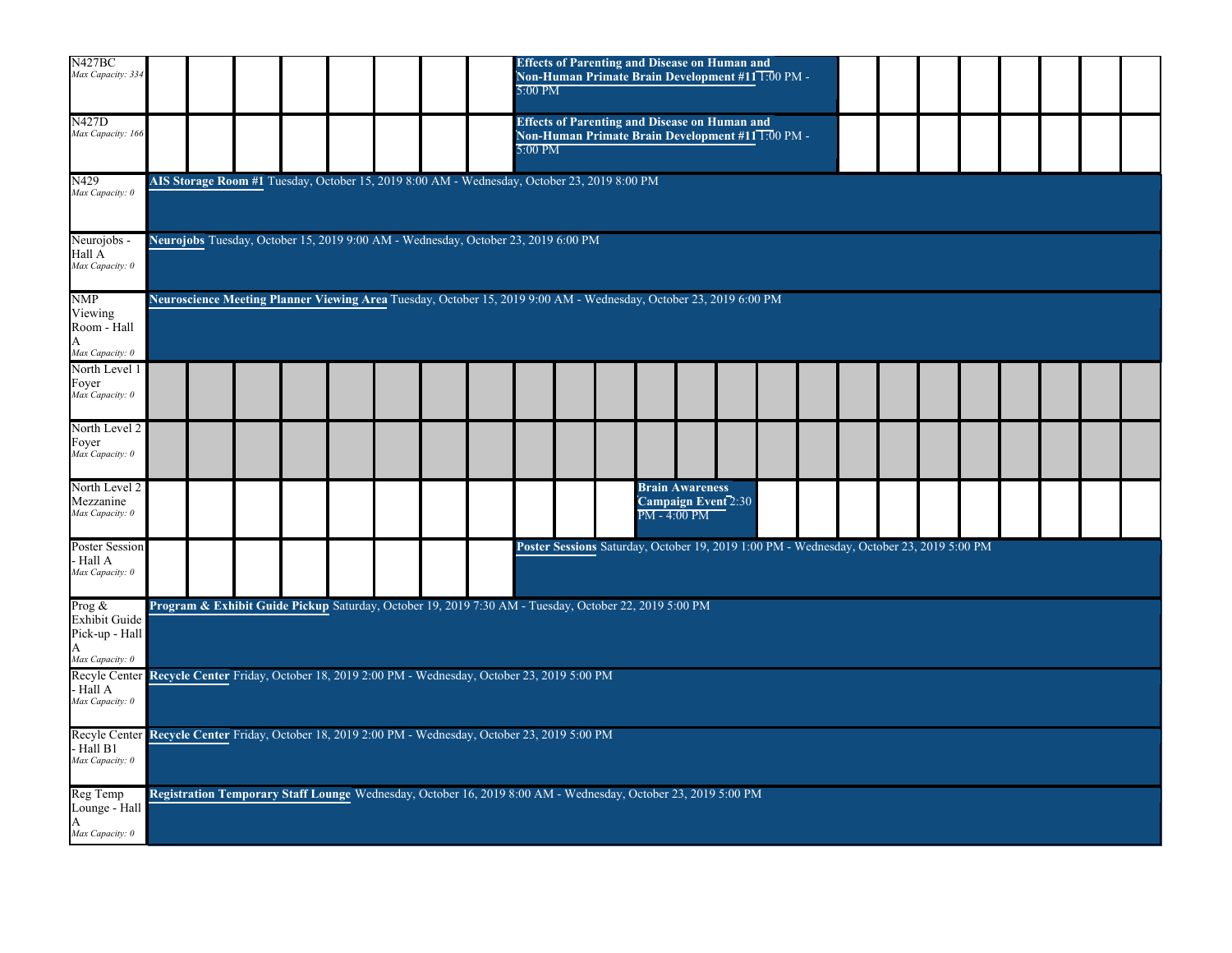| S100 Lobby<br>Max Capacity: 0        |  |  |  |  |  |  |  |                                                                                                                     | S100 Lobby - Seating Area Friday, October 18, 2019 7:00 AM - Wednesday, October 23, 2019 5:00 PM                                                                              |  |  |  |  |  |  |  |  |  |  |  |
|--------------------------------------|--|--|--|--|--|--|--|---------------------------------------------------------------------------------------------------------------------|-------------------------------------------------------------------------------------------------------------------------------------------------------------------------------|--|--|--|--|--|--|--|--|--|--|--|
| S100A<br>Max Capacity:<br>1490       |  |  |  |  |  |  |  |                                                                                                                     | <b>Epigenetic Mechanisms: Shared</b><br><b>Pathology Across Brain Disorders</b><br>#2 1:30 PM - 4:00 PM                                                                       |  |  |  |  |  |  |  |  |  |  |  |
| S100BC<br>Max Capacity:<br>1508      |  |  |  |  |  |  |  |                                                                                                                     | <b>New Insights in Understanding</b><br>Fragile $\bar{X}$ Syndrome (FXS): Focus on<br>Neural Development in Human<br>Models and Non-Neuron Glial Cells<br>#31:30 PM - 4:00 PM |  |  |  |  |  |  |  |  |  |  |  |
| S101A<br>Max Capacity: 190           |  |  |  |  |  |  |  |                                                                                                                     | Coat & Luggage Check - 2nd Location Saturday, October 19, 2019 7:30 AM - Wednesday, October 23, 2019 6:00 PM                                                                  |  |  |  |  |  |  |  |  |  |  |  |
| S101B<br>Max Capacity: 19            |  |  |  |  |  |  |  |                                                                                                                     | Coat & Luggage Check - 2nd Location Saturday, October 19, 2019 7:30 AM - Wednesday, October 23, 2019 6:00 PM                                                                  |  |  |  |  |  |  |  |  |  |  |  |
| S102a<br>Max Capacity: 210           |  |  |  |  |  |  |  | <b>Sex Differences in Drug Craving</b><br>and Addiction-Like Behaviors in<br>Rodent Models #5 1:30 PM - 4:00 PM     |                                                                                                                                                                               |  |  |  |  |  |  |  |  |  |  |  |
| S102bc<br>Max Capacity: 310          |  |  |  |  |  |  |  |                                                                                                                     | <b>Sex Differences in Drug Craving</b><br>and Addiction-Like Behaviors in<br>Rodent Models #5 1:30 PM - 4:00 PM                                                               |  |  |  |  |  |  |  |  |  |  |  |
| S102d<br>Max Capacity: 210           |  |  |  |  |  |  |  |                                                                                                                     | <b>Sex Differences in Drug Craving</b><br>and Addiction-Like Behaviors in<br><b>Rodent Models #5 1:30 PM - 4:00 PM</b>                                                        |  |  |  |  |  |  |  |  |  |  |  |
| S <sub>1037</sub><br>Max Capacity: 0 |  |  |  |  |  |  |  |                                                                                                                     | AIS Storage Room #3 Wednesday, October 16, 2019 7:00 AM - Wednesday, October 23, 2019 7:00 PM                                                                                 |  |  |  |  |  |  |  |  |  |  |  |
| S103a<br>Max Capacity: 210           |  |  |  |  |  |  |  |                                                                                                                     | High Density Neural Recordings #20 1:00 PM - 5:00 PM                                                                                                                          |  |  |  |  |  |  |  |  |  |  |  |
| S103bc<br>Max Capacity: 310          |  |  |  |  |  |  |  |                                                                                                                     | High Density Neural Recordings #20 1:00 PM - 5:00 PM                                                                                                                          |  |  |  |  |  |  |  |  |  |  |  |
| S103d<br>Max Capacity: 210           |  |  |  |  |  |  |  | High Density Neural Recordings #20 1:00 PM - 5:00 PM                                                                |                                                                                                                                                                               |  |  |  |  |  |  |  |  |  |  |  |
| S104a<br>Max Capacity: 190           |  |  |  |  |  |  |  | <b>Proteome Dysfunction in Aging, Neurodegenerative</b><br>Disorders, and Alzheimer's Disease #14 1:00 PM - 5:00 PM |                                                                                                                                                                               |  |  |  |  |  |  |  |  |  |  |  |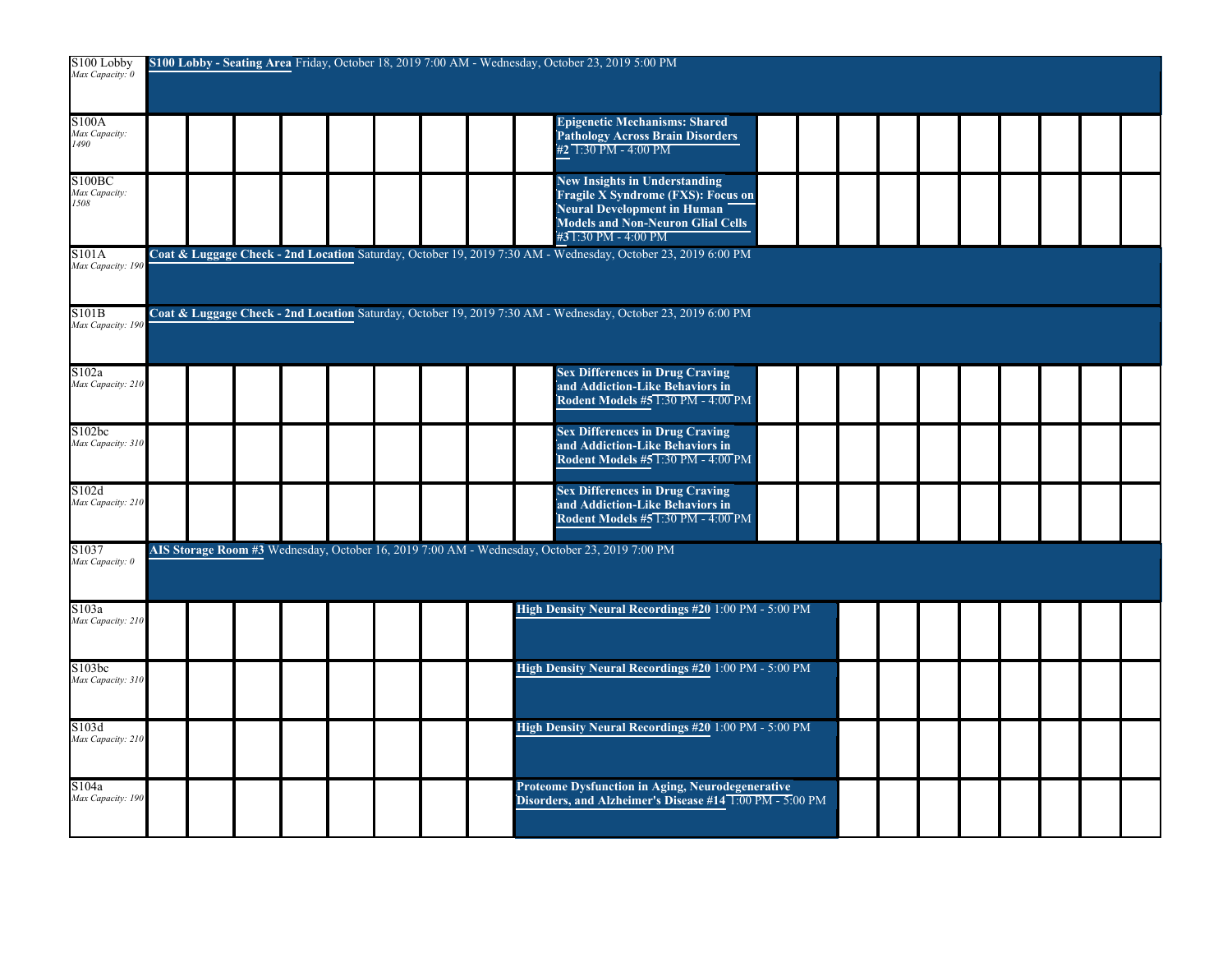| S104b<br>Max Capacity: 190  |  |  |  | Proteome Dysfunction in Aging, Neurodegenerative<br>Disorders, and Alzheimer's Disease #14 1:00 PM - 5:00 PM |
|-----------------------------|--|--|--|--------------------------------------------------------------------------------------------------------------|
| S105a<br>Max Capacity: 319  |  |  |  | <b>Brain Mechanisms of Concept</b><br>Learning #6 1:30 PM - 4:00 PM                                          |
| S105bc<br>Max Capacity: 314 |  |  |  | <b>Brain Mechanisms of Concept</b><br>Learning #61:30 PM - 4:00 PM                                           |
| S105d<br>Max Capacity: 319  |  |  |  | <b>Brain Mechanisms of Concept</b><br>Learning #61:30 PM - 4:00 PM                                           |
| S106a<br>Max Capacity: 242  |  |  |  | Microglial Control of Brain Development and Function #13<br>1:00 PM - 5:00 PM                                |
| S106b<br>Max Capacity: 242  |  |  |  | Microglial Control of Brain Development and Function #13<br>1:00 PM - 5:00 PM                                |
| S4000<br>Max Capacity: 0    |  |  |  | AIS Storage Room #2 Tuesday, October 15, 2019 7:30 AM - Thursday, October 24, 2019 5:00 PM                   |
| S400b<br>Max Capacity: 0    |  |  |  | Freight/Shipping Friday, October 18, 2019 8:00 AM - Wednesday, October 23, 2019 5:00 PM                      |
| S400c<br>Max Capacity: 0    |  |  |  | Security Office Friday, October 18, 2019 8:00 AM - Thursday, October 24, 2019 11:59 AM                       |
| S401a<br>Max Capacity: 194  |  |  |  | Neurodegeneration and Injury I #15 1:00 PM - 5:00 PM                                                         |
| S401bc<br>Max Capacity: 206 |  |  |  | Neurodegeneration and Injury I #15 1:00 PM - 5:00 PM                                                         |
| S401d<br>Max Capacity: 194  |  |  |  | Neurodegeneration and Injury I #15 1:00 PM - 5:00 PM                                                         |
| S402a<br>Max Capacity: 193  |  |  |  | Activity Correlations and Coding #17 1:00 PM - 5:00 PM                                                       |
| S402b<br>Max Capacity: 193  |  |  |  | Activity Correlations and Coding #17 1:00 PM - 5:00 PM                                                       |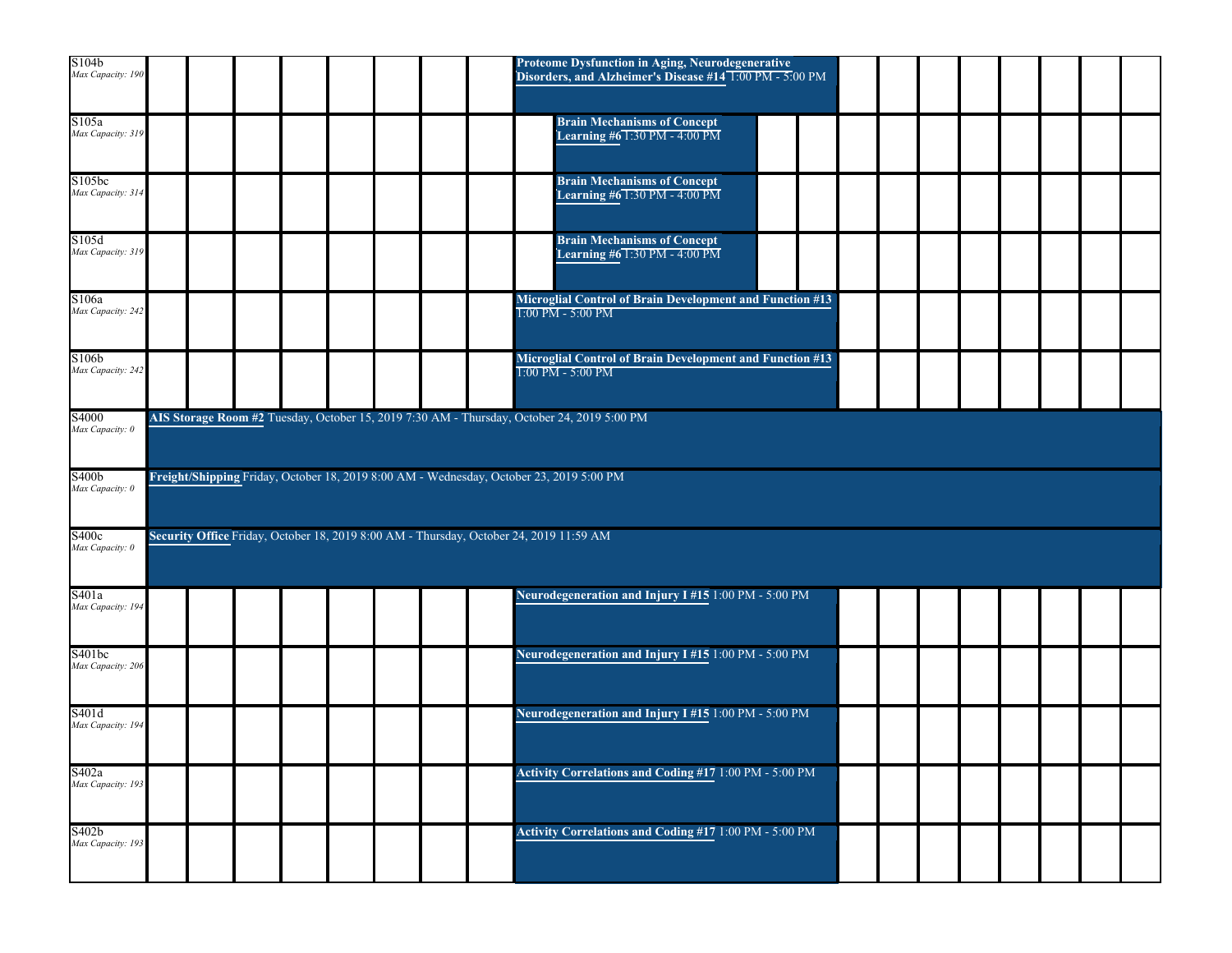| S403a<br>Max Capacity: 194             |  |                                     |  |  |                                                                                               | $\overline{\text{PM}}$ |                     | Neural Circuits, Memory, and Emotion #18 1:00 PM - 5:00                                                                                     |  |  |  |  |  |  |  |
|----------------------------------------|--|-------------------------------------|--|--|-----------------------------------------------------------------------------------------------|------------------------|---------------------|---------------------------------------------------------------------------------------------------------------------------------------------|--|--|--|--|--|--|--|
| S403 <sub>b</sub><br>Max Capacity: 194 |  |                                     |  |  |                                                                                               | $\overline{\text{PM}}$ |                     | Neural Circuits, Memory, and Emotion #18 1:00 PM - 5:00                                                                                     |  |  |  |  |  |  |  |
| S404a<br>Max Capacity: 18              |  |                                     |  |  |                                                                                               |                        |                     | In Vivo Studies of Stem Cell Fate #10 1:00 PM - 5:00 PM                                                                                     |  |  |  |  |  |  |  |
| S404bc<br>Max Capacity: 206            |  |                                     |  |  |                                                                                               |                        |                     | In Vivo Studies of Stem Cell Fate #10 1:00 PM - 5:00 PM                                                                                     |  |  |  |  |  |  |  |
| S404d<br>Max Capacity: 194             |  |                                     |  |  |                                                                                               |                        |                     | In Vivo Studies of Stem Cell Fate #10 1:00 PM - 5:00 PM                                                                                     |  |  |  |  |  |  |  |
| S405a<br>Max Capacity: 197             |  |                                     |  |  |                                                                                               |                        | $1:00$ PM - 5:00 PM | <b>Emerging Insights in Huntington's Disease Research:</b><br>Pathological Mechanisms and Therapeutic Approaches #16                        |  |  |  |  |  |  |  |
| S405b<br>Max Capacity: 197             |  |                                     |  |  |                                                                                               |                        | 1:00 PM - 5:00 PM   | <b>Emerging Insights in Huntington's Disease Research:</b><br>Pathological Mechanisms and Therapeutic Approaches #16                        |  |  |  |  |  |  |  |
| S406a<br>Max Capacity:<br>1156         |  |                                     |  |  |                                                                                               |                        |                     | <b>BRAIN Initiative: Cutting-Edge</b><br><b>Tools and Resources for the</b><br>Community #71:30 PM - 4:00 PM                                |  |  |  |  |  |  |  |
| S406b<br>Max Capacity: 742             |  |                                     |  |  |                                                                                               |                        |                     | <b>Gain Control in the Sensorimotor</b><br><b>System: From Neural Circuit</b><br>Organization to Behavioral Function<br>#41:30 PM - 4:00 PM |  |  |  |  |  |  |  |
| S501a<br>Max Capacity: 14.             |  | <b>Press Room</b> 8:00 AM - 5:00 PM |  |  |                                                                                               |                        |                     |                                                                                                                                             |  |  |  |  |  |  |  |
| S501bc<br>Max Capacity: 15-            |  | Press Room 8:00 AM - 5:00 PM        |  |  |                                                                                               |                        |                     |                                                                                                                                             |  |  |  |  |  |  |  |
| S501d<br>Max Capacity: 14.             |  |                                     |  |  | Press Conference Room Saturday, October 19, 2019 8:00 AM - Tuesday, October 22, 2019 3:30 PM  |                        |                     |                                                                                                                                             |  |  |  |  |  |  |  |
| S502a<br>Max Capacity: 141             |  |                                     |  |  | Press Interview Room Saturday, October 19, 2019 8:00 AM - Wednesday, October 23, 2019 5:00 PM |                        |                     |                                                                                                                                             |  |  |  |  |  |  |  |
| S502b<br>Max Capacity: 141             |  |                                     |  |  |                                                                                               |                        |                     |                                                                                                                                             |  |  |  |  |  |  |  |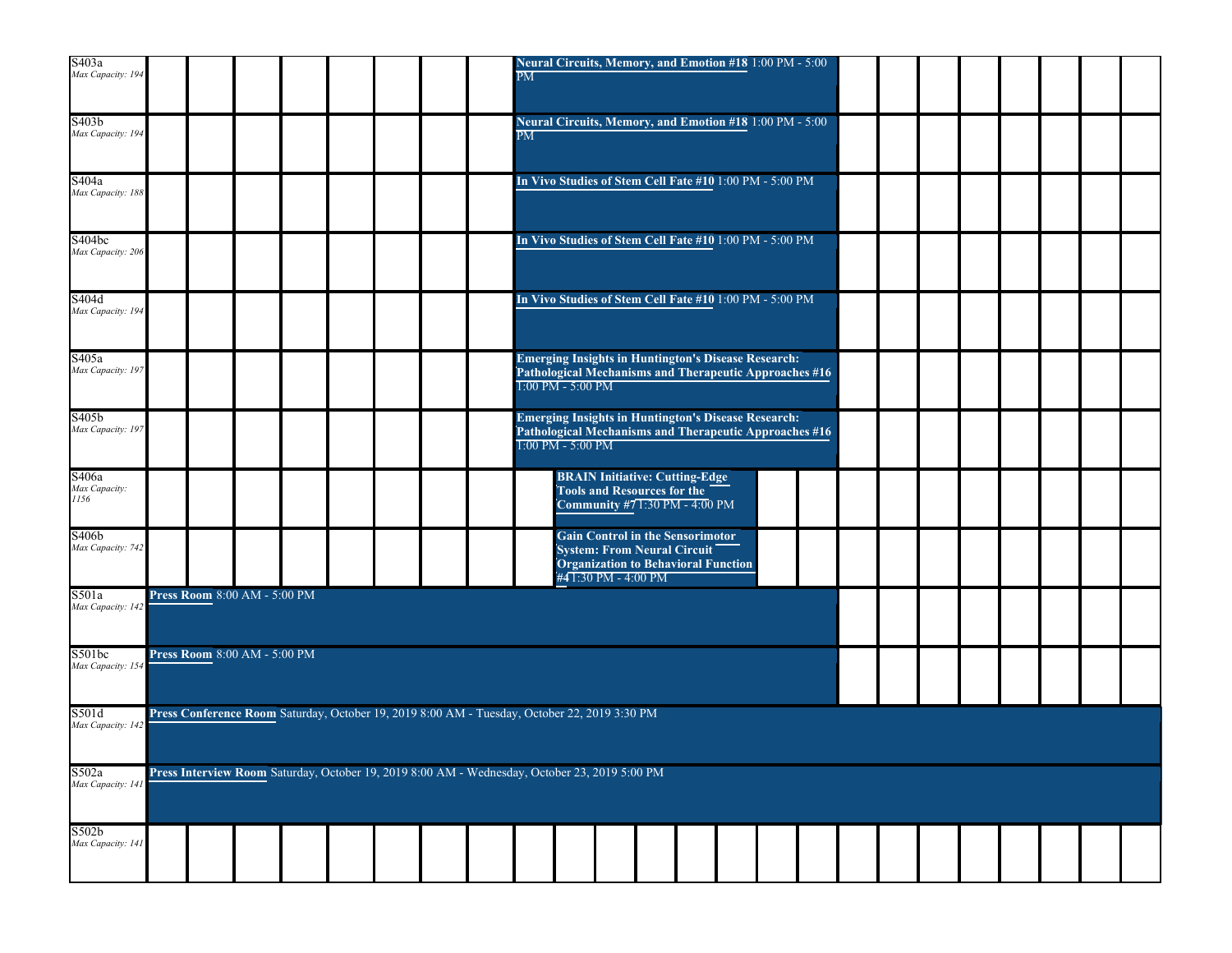| S503a<br>Max Capacity: 142                                         |                                                                                         |  |                                                                                                        |  |  |  |  |  |                                                                                   |  |  |  |                                                                       |                          |  |  |  |  |  |  |  |
|--------------------------------------------------------------------|-----------------------------------------------------------------------------------------|--|--------------------------------------------------------------------------------------------------------|--|--|--|--|--|-----------------------------------------------------------------------------------|--|--|--|-----------------------------------------------------------------------|--------------------------|--|--|--|--|--|--|--|
| S503b<br>Max Capacity: 142 8:00 AM -                               | <b>CAR Meeting</b><br>$10:00$ AM                                                        |  |                                                                                                        |  |  |  |  |  |                                                                                   |  |  |  | <b>Revocation Policy</b><br><b>Working Group 3:15</b><br>PM - 4:30 PM | <b>Awards and Honors</b> |  |  |  |  |  |  |  |
| S504a<br>Max Capacity: 138                                         |                                                                                         |  | Child Care - KiddieCorp Friday, October 18, 2019 8:00 AM - Wednesday, October 23, 2019 5:00 PM         |  |  |  |  |  |                                                                                   |  |  |  |                                                                       |                          |  |  |  |  |  |  |  |
| S504bc<br>Max Capacity: 151                                        |                                                                                         |  | Child Care - KiddieCorp Friday, October 18, 2019 8:00 AM - Wednesday, October 23, 2019 5:00 PM         |  |  |  |  |  |                                                                                   |  |  |  |                                                                       |                          |  |  |  |  |  |  |  |
| S504d<br>Max Capacity: 141                                         | Infant Care Room Friday, October 18, 2019 8:00 AM - Wednesday, October 23, 2019 5:00 PM |  |                                                                                                        |  |  |  |  |  |                                                                                   |  |  |  |                                                                       |                          |  |  |  |  |  |  |  |
| S505a<br>Max Capacity: 143                                         | <b>Social Cognition: Behavior and Neural Mechanisms I#19</b><br>1:00 PM - 5:00 PM       |  |                                                                                                        |  |  |  |  |  |                                                                                   |  |  |  |                                                                       |                          |  |  |  |  |  |  |  |
| S505b<br>Max Capacity: 143                                         |                                                                                         |  |                                                                                                        |  |  |  |  |  | <b>Social Cognition: Behavior and Neural Mechanisms I#19</b><br>1:00 PM - 5:00 PM |  |  |  |                                                                       |                          |  |  |  |  |  |  |  |
| SAla<br>Max Capacity: 0                                            |                                                                                         |  |                                                                                                        |  |  |  |  |  |                                                                                   |  |  |  |                                                                       |                          |  |  |  |  |  |  |  |
| SAlb<br>Max Capacity: 0                                            |                                                                                         |  |                                                                                                        |  |  |  |  |  |                                                                                   |  |  |  |                                                                       |                          |  |  |  |  |  |  |  |
| SAlc<br>Max Capacity: 0                                            |                                                                                         |  |                                                                                                        |  |  |  |  |  |                                                                                   |  |  |  |                                                                       |                          |  |  |  |  |  |  |  |
| SA <sub>2a</sub><br>Max Capacity: 0                                |                                                                                         |  |                                                                                                        |  |  |  |  |  |                                                                                   |  |  |  |                                                                       |                          |  |  |  |  |  |  |  |
| SA <sub>2</sub> b<br>Max Capacity: 0                               |                                                                                         |  |                                                                                                        |  |  |  |  |  |                                                                                   |  |  |  |                                                                       |                          |  |  |  |  |  |  |  |
| SA2c<br>Max Capacity: 0                                            |                                                                                         |  |                                                                                                        |  |  |  |  |  |                                                                                   |  |  |  |                                                                       |                          |  |  |  |  |  |  |  |
| Science<br>Knows No<br>Borders<br>Room - Hall A<br>Max Capacity: 0 |                                                                                         |  | Science Knows No Borders Room Saturday, October 19, 2019 8:00 AM - Wednesday, October 23, 2019 5:00 PM |  |  |  |  |  |                                                                                   |  |  |  |                                                                       |                          |  |  |  |  |  |  |  |